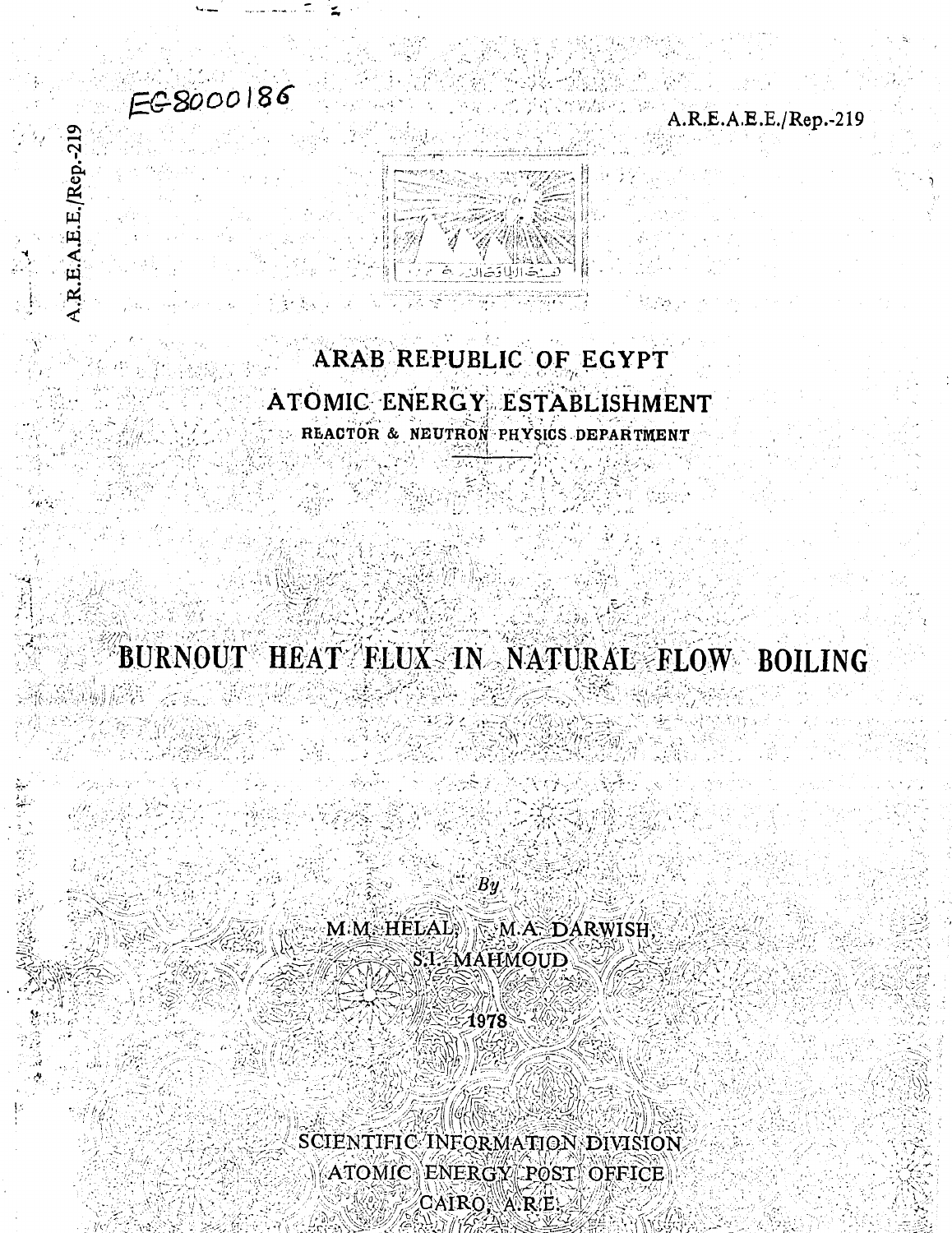#### Attention Microfiche User,

المتحدد المتحددين

The original document from which this microfiche was made was found to contain some imperfection or imperfections that reduce full comprehension of some of the text despite the good technical quality of the microfiche itself. The imperfections may be:

- missing or illegible pages/figures
- wrong pagination
- poor overall printing quality, etc.

We normally refuse to microfiche such a document and request a replacement document (or pages) from the National INIS Centre concerned. However, our experience shows that many months pass before such -documents are replaced. Sometimes the Centre is not able to supply a better copy or, in some cases, the pages that were supposed to be missing correspond to a wrong pagination only. We feel that it is better to proceed with distributing the microfiche made of these documents than to withhold them till the imperfections are removed. If the removals are subsequestly made then replacement microfiche can be issued. In line with this approach then, our specific practice for microfiching documents with imperfections is as follows:

1. A microfiche of an imperfect document will be marked with a special symbol (black circle) on the left of the title. This symbol will appear on all masters and copies of the document (1st fiche and trailer fiches) even if the imperfection is on one fiche of the report only.

2. If imperfection is not too general the reason will be specified on a sheet such as this, in the space below.

3. The microfiche will be considered as temporary, but sold at the normal price. Replacements, if they can be issued, will be available for purchase at the regular price.

4. A new document will be requested from the supplying Centre.

5. If the Centre can supply the necessary pages/document a new master fiche will be made to permit production of any replacement microfiche that may be requested.

The original document from which this microfiche has been prepared has these imperfections:

missing pages/figures numbered:



wrong pagination

poor overall printing quality

combinations of the above  $;$  Pages 9 and 14, Figures unreadable.

INIS Clearinghouse | other IAEA P. 0. Box 100 A-1400, Vienna, Austria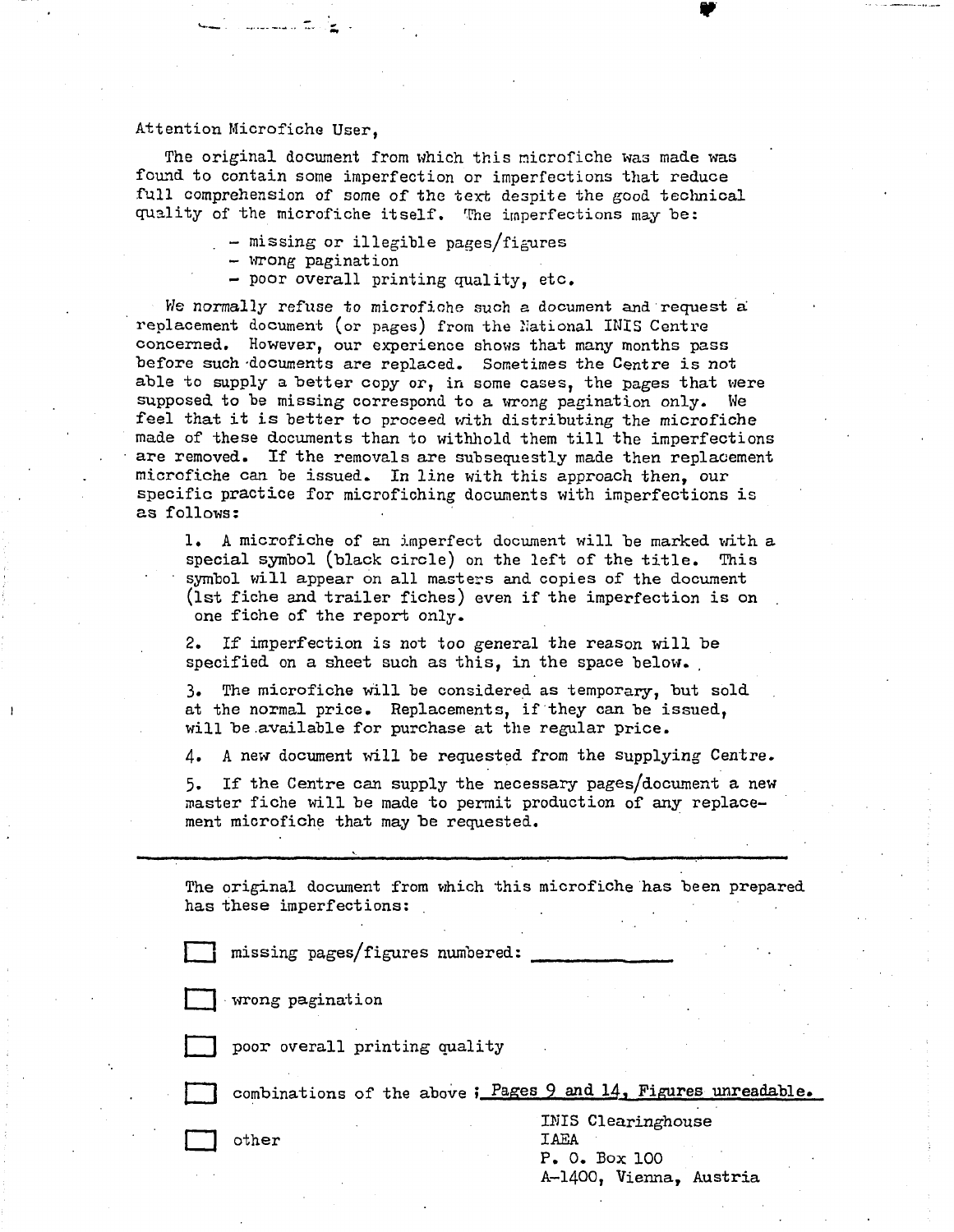A.R.E.A.E.E./Rep.-219

ARAE REPUBLIC OF EGYPT ATOMIC ENERGY ESTABLISHMENT REACTOR & NEUTRON PHYSICS DEPARTMENT

.<br>The paint of the state and state and the

 $\mathcal{O}(n^2)$  , where  $\mathcal{O}(n^2)$ 

 $\mathbb{R}^{\mathbb{Z}^2}$ 

an<br>Alban (1911)

BURNOUT HEAT FLUX IN MATURAL FLOW BOTHFUR

 $\mathbb{R}$ y

M.M. EELAL M.A. DAKWISH. **E.C. MANAGUS** 

1978

SCIENTIFIC INFORMATION DIVISION ATOMIC ENERGY POST OFFICE CAIRO, A.R.E.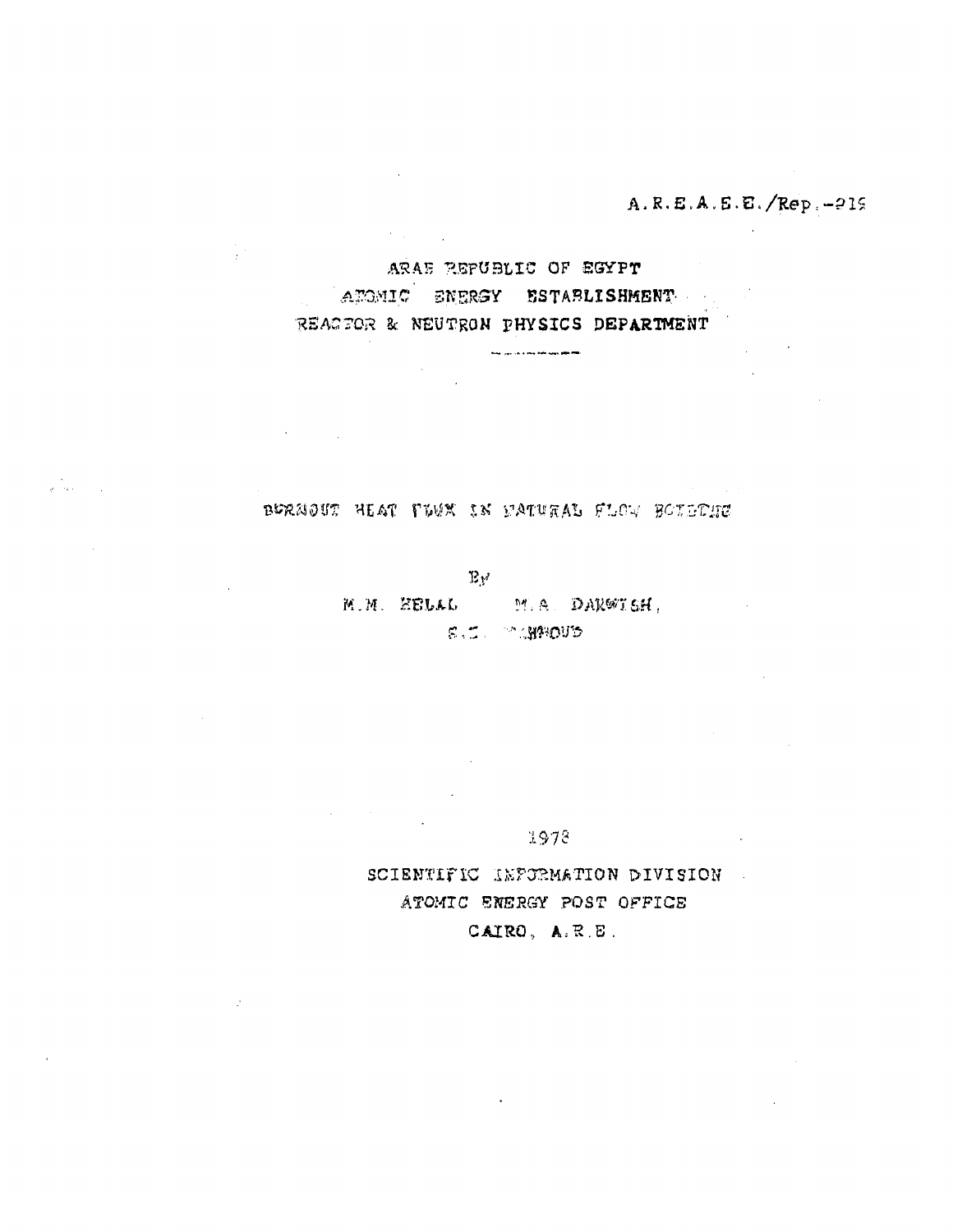#### CONTENTS

|  |  |                                                                                                                                                                                                                                                                                                                                   | Pnge |
|--|--|-----------------------------------------------------------------------------------------------------------------------------------------------------------------------------------------------------------------------------------------------------------------------------------------------------------------------------------|------|
|  |  |                                                                                                                                                                                                                                                                                                                                   |      |
|  |  | $\texttt{i}$ ) $\texttt{i}$ $\texttt{i}$ $\texttt{i}$ $\texttt{i}$ $\texttt{i}$ $\texttt{v}$ $\texttt{v}$ $\texttt{v}$ $\texttt{v}$ $\texttt{v}$ $\texttt{v}$ $\texttt{v}$ $\texttt{v}$ $\texttt{v}$ $\texttt{v}$ $\texttt{v}$ $\texttt{v}$ $\texttt{v}$ $\texttt{v}$ $\texttt{v}$ $\texttt{v}$ $\texttt{v}$ $\texttt{v}$ $\text$ |      |
|  |  |                                                                                                                                                                                                                                                                                                                                   |      |
|  |  | $B URM UU U U U U U U U U U U U U U U U U U U U U U U U U U U U U$                                                                                                                                                                                                                                                                |      |
|  |  |                                                                                                                                                                                                                                                                                                                                   |      |
|  |  |                                                                                                                                                                                                                                                                                                                                   |      |
|  |  |                                                                                                                                                                                                                                                                                                                                   |      |
|  |  | Temperature and Pressure Oscillation Before Burnout secondences is                                                                                                                                                                                                                                                                |      |
|  |  |                                                                                                                                                                                                                                                                                                                                   |      |
|  |  | $CONF_L(X)$ $(0)$ $S$ $(0)$ $(0)$ $(0)$ $(0)$ $(0)$ $(0)$ $(0)$ $(0)$ $(0)$ $(0)$ $(0)$ $(0)$ $(0)$ $(0)$ $(0)$ $(0)$ $(0)$ $(0)$ $(0)$ $(0)$ $(0)$                                                                                                                                                                               |      |
|  |  |                                                                                                                                                                                                                                                                                                                                   |      |
|  |  |                                                                                                                                                                                                                                                                                                                                   |      |

 $\label{eq:2} \frac{1}{\sqrt{2}}\left(\frac{1}{\sqrt{2}}\right)^2\left(\frac{1}{\sqrt{2}}\right)^2\left(\frac{1}{\sqrt{2}}\right)^2\left(\frac{1}{\sqrt{2}}\right)^2.$ 

 $\label{eq:2.1} \frac{1}{\sqrt{2}}\left(\frac{1}{\sqrt{2}}\right)^{2} \left(\frac{1}{\sqrt{2}}\right)^{2} \left(\frac{1}{\sqrt{2}}\right)^{2} \left(\frac{1}{\sqrt{2}}\right)^{2} \left(\frac{1}{\sqrt{2}}\right)^{2} \left(\frac{1}{\sqrt{2}}\right)^{2} \left(\frac{1}{\sqrt{2}}\right)^{2} \left(\frac{1}{\sqrt{2}}\right)^{2} \left(\frac{1}{\sqrt{2}}\right)^{2} \left(\frac{1}{\sqrt{2}}\right)^{2} \left(\frac{1}{\sqrt{2}}\right)^{2} \left(\$ 

 $\mathcal{L}^{\text{max}}_{\text{max}}$  and  $\mathcal{L}^{\text{max}}_{\text{max}}$ 

 $\mathcal{L}^{\mathcal{L}}(\mathcal{L}^{\mathcal{L}})$  and  $\mathcal{L}^{\mathcal{L}}(\mathcal{L}^{\mathcal{L}})$  and  $\mathcal{L}^{\mathcal{L}}(\mathcal{L}^{\mathcal{L}})$ 

 $\label{eq:2.1} \frac{1}{\sqrt{2}}\left(\frac{1}{\sqrt{2}}\right)^{2} \left(\frac{1}{\sqrt{2}}\right)^{2} \left(\frac{1}{\sqrt{2}}\right)^{2} \left(\frac{1}{\sqrt{2}}\right)^{2} \left(\frac{1}{\sqrt{2}}\right)^{2} \left(\frac{1}{\sqrt{2}}\right)^{2} \left(\frac{1}{\sqrt{2}}\right)^{2} \left(\frac{1}{\sqrt{2}}\right)^{2} \left(\frac{1}{\sqrt{2}}\right)^{2} \left(\frac{1}{\sqrt{2}}\right)^{2} \left(\frac{1}{\sqrt{2}}\right)^{2} \left(\$ 

 $\label{eq:2.1} \frac{1}{\sqrt{2}}\int_{\mathbb{R}^3}\frac{1}{\sqrt{2}}\left(\frac{1}{\sqrt{2}}\right)^2\frac{1}{\sqrt{2}}\left(\frac{1}{\sqrt{2}}\right)^2\frac{1}{\sqrt{2}}\left(\frac{1}{\sqrt{2}}\right)^2\frac{1}{\sqrt{2}}\left(\frac{1}{\sqrt{2}}\right)^2\frac{1}{\sqrt{2}}\left(\frac{1}{\sqrt{2}}\right)^2\frac{1}{\sqrt{2}}\left(\frac{1}{\sqrt{2}}\right)^2\frac{1}{\sqrt{2}}\left(\frac{1}{\sqrt{2}}\right)^2\frac{1}{\sqrt{$ 

 $\begin{array}{ccccc}\n\mathbf{a} & \mathbf{1} & \mathbf{a}\n\end{array}$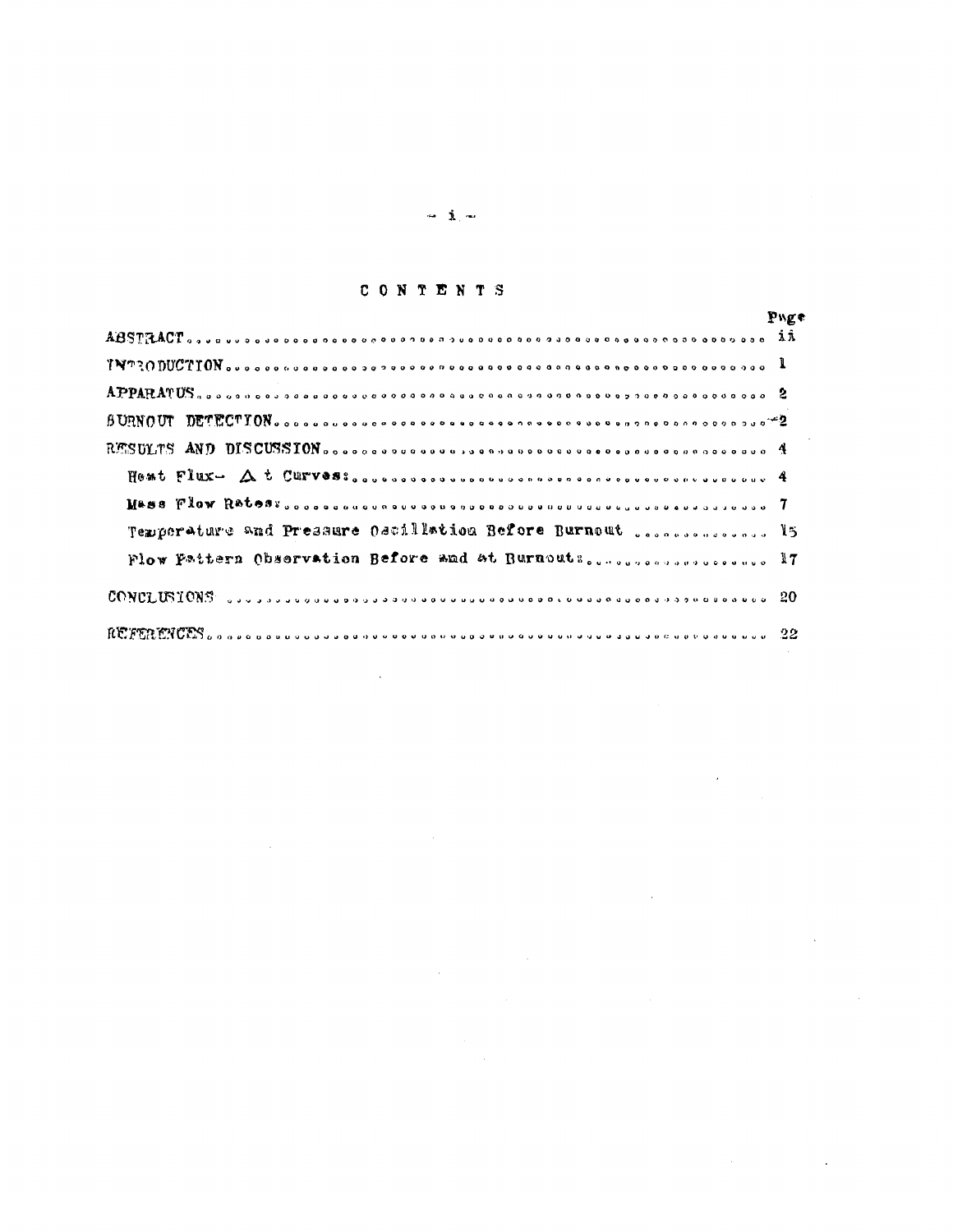#### **ABSTRACT**

المرادي للمسا

Twenty runs of experiments were conducted to determine the critical heat flux for natural flow boiling with water flowing upwards through annuli of centrally heated stainless steel tube. The test section has concentric heated tube of 14 mm diameter and heated lengthes of 15 and 25 cm. The outside surface of the annulus was formed by various glass tubes of  $17.25$ , 20 and  $25.9$  mm diameter. System pressure is atmosphoric. Inlet subcooling varied from 18 to 5°C. Obtained critical heat flux varied from 24.46 to 62.9 vatts/ $cn^2$ .

A number of parameters having dominant influence on the critical heat flux and hydrodynamic instability (flow and pressure escillations) preceeding the burnout have been studied. These parameters are mass flow rate, mass velocity, throttling, channel geometry (diameters ratio, length to diameter ratio, and test section length), and inlet subceeling.

Flow regimes before and at the moments of burnout were observed. discussed, and compared with the existing physical model of burnout.

 $-$  ii  $-$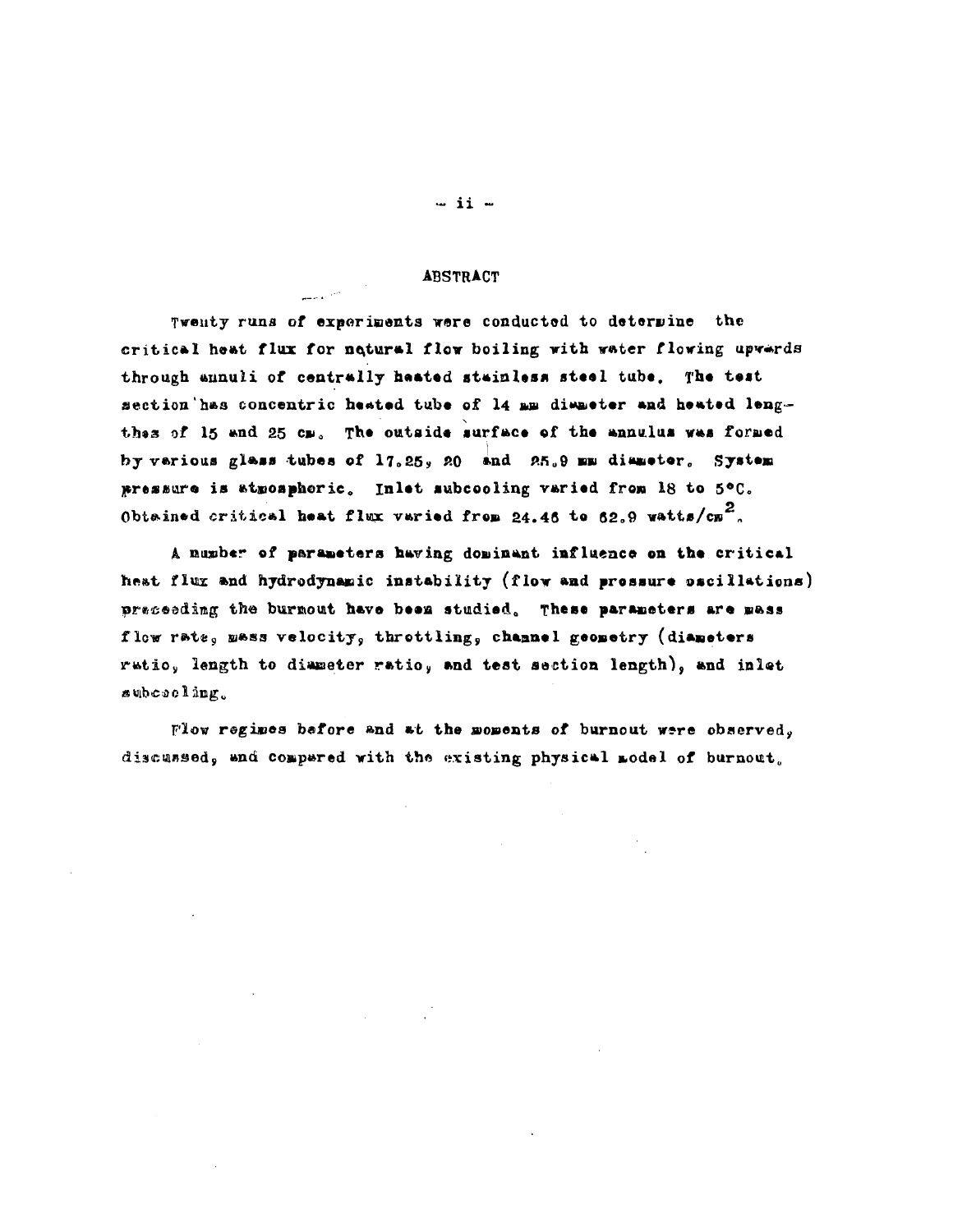#### INTRODUCTION

The nature of flow boiling in vertical channel, burnout conditions, parameter affecting the boiling crisis, and the hydrodynamics instability usually preceeding the burnout are very essential to be known for designing boiling water reactors.

**•... The aim of the study is (i) to determine the critical** heat flux for-upward natural flow boiling of water in annuli, (ii) to study the parameters of dominant influence on the critical heat flux and the hydrodynamic instability*f* and (iii) to observe the flow regimes before and at the moment of burnout in order to compare them with the existing physical models on burnout.

Twenty runs of experiments to determine the critical heat flux were carried out on an experimental loop, designed and constructed specially to this purpose. The experimental  $\sqrt{2}$ loap is reported in ref.<sup>(1)</sup> Results, for natural flow boiling in 15 and 25 cm length test sections having  $1.35$ ,  $1.43$ , and 1.23 diameter ratios and different conditions of mass flow rate and inlet subcooling are presented.

per construction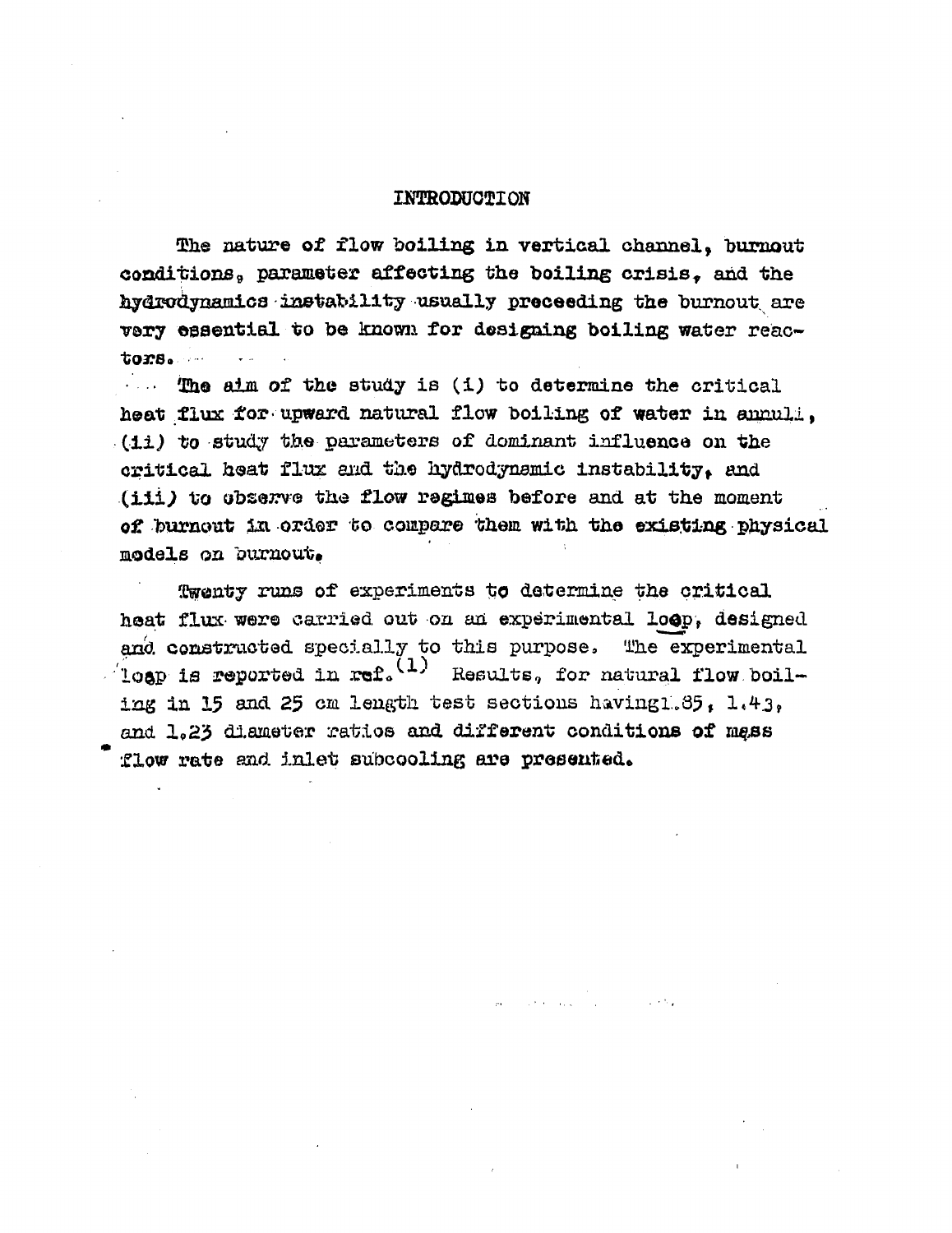#### **APPARATTIS**

 $∞ 2 =$ 

A schematic layout of the experimental loop is shown in  $\text{diag}(1)$ . The entire apparatus consists of an annualr test section of centrally heated stainless steel tube and glass jacket, condenser, electrically neated preheater, throttling valve, and cooling water supply aystem. Distilled water passes through the test section by natural convection where it boils and a portion of it changes to vapour leaves the test section to the condenser where the vapour losses its . latent heat and subcooling of the entire fluid occurs. The liquid flow from the condenser to the preheater through throttle-valve in the downcomer to regulate the flow and to study the effect of throttling on the flow instability, . The pressure in the loop equal to the height of the water in the feed water tank. For further details of the loop we refer to a previous report.

#### BURNOUT DETECTION

Burnout detection is based on the measurement of the test section outer surface temperature by chromel-alumel thermocouple. The thermocouple output was continueously recorded on Honeywell single point temperature recorder. l!ha recorder was equipped with an adjustable micro switch to trip the power supply to the test section when the wall temperature reached a predeterminea value (200°C).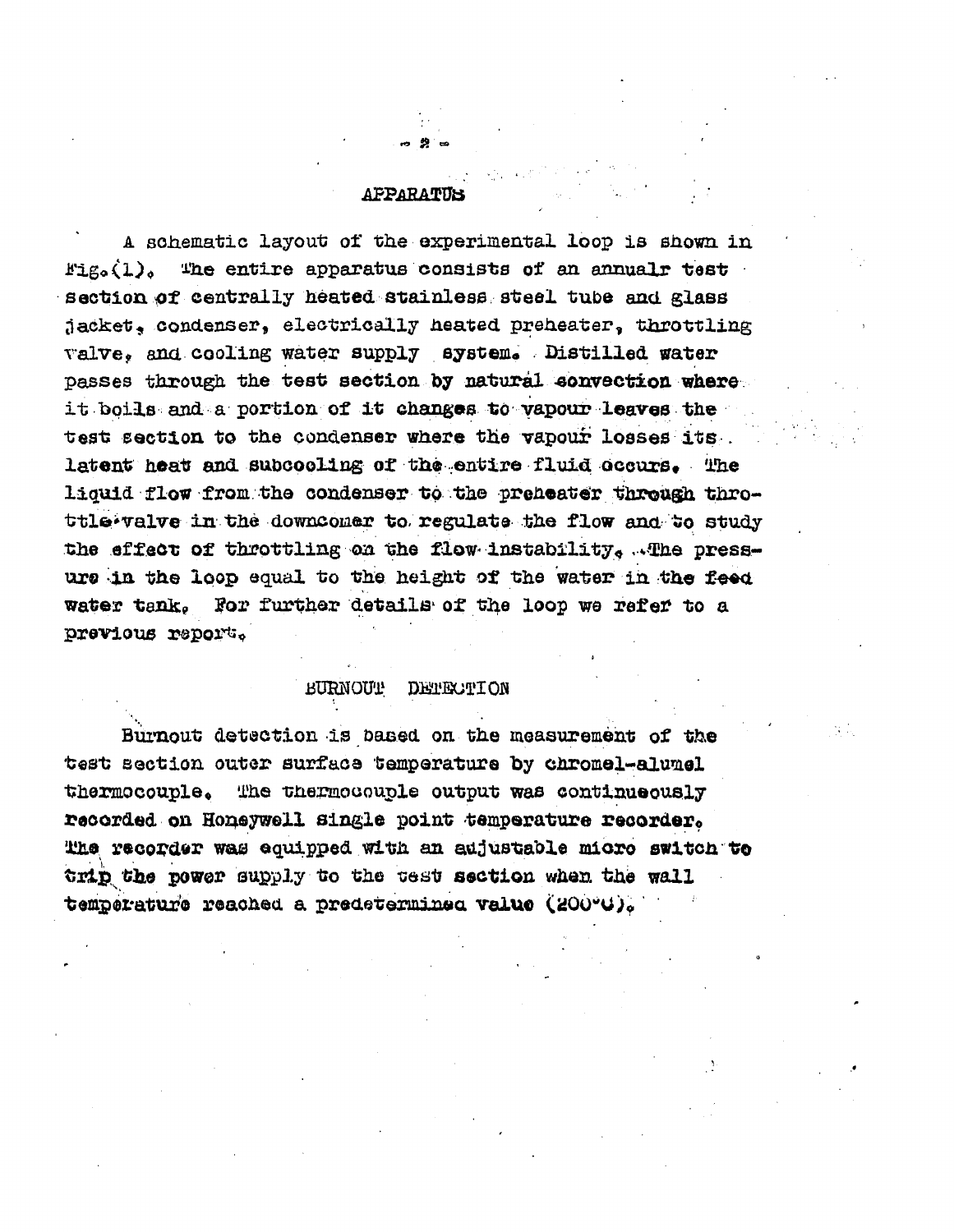

Fig. (1) A Schematic Layout of the Experimental Loop.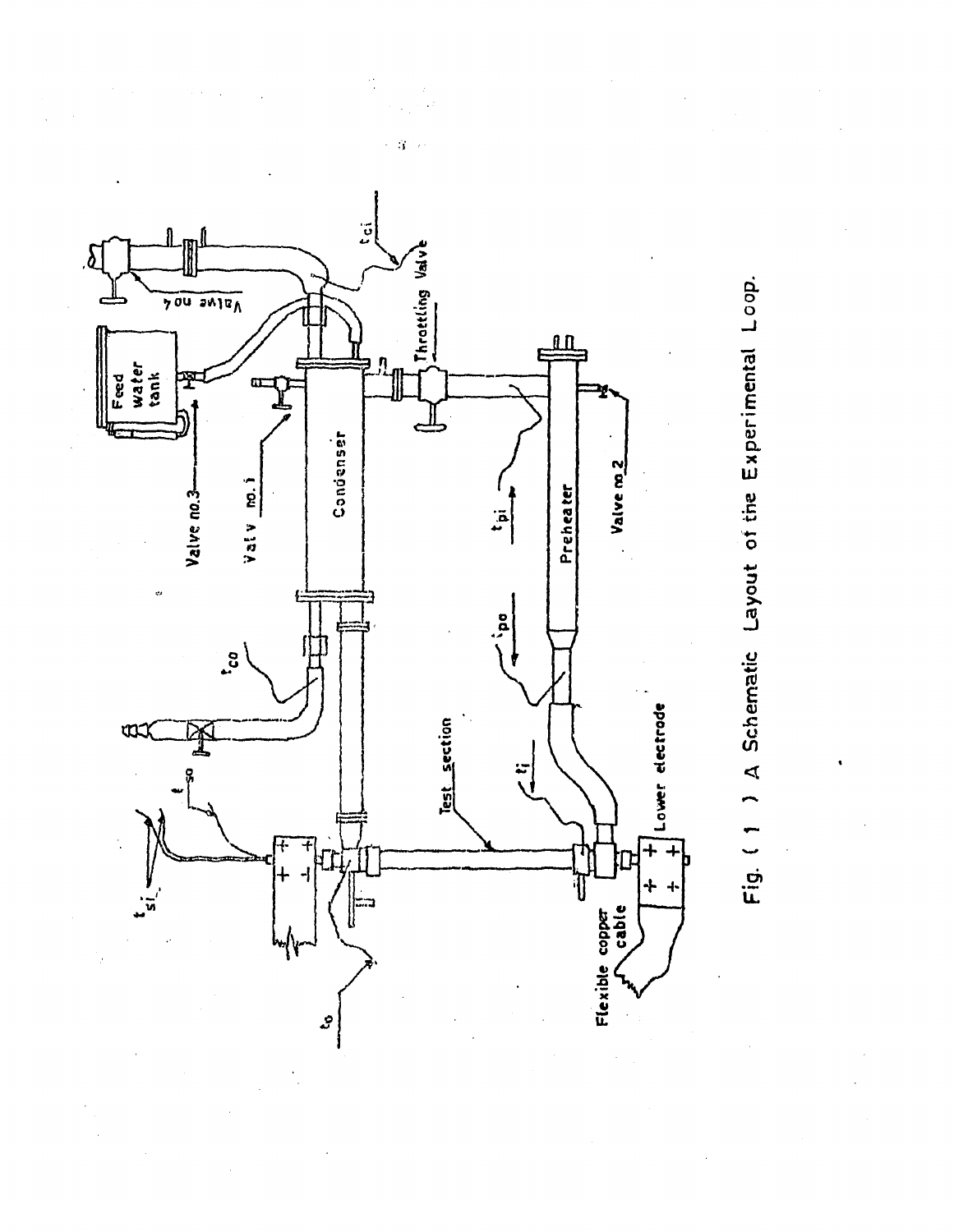#### RESCRIB AND DISCUSSION

twenty tuns were carried out to find the critical heat flux for natural flow boiling in 15 and 25 cm length test sections hevier 1.89. 1.45 and 1.25 diameter ratio at d. .. rent comúlvaous of mass riow rates and inlet subcooling. The inlet subcooling varied from 5 to 18 °C.

## Heat Plus ( t Curves :

Auxing each run the heat flux/increased gradually causing the fluid to flow maturally. The surface temperature was measured by the thermocouple located 1 cm from test section upper end (the region where the burnout is expected) at each step of tower indresse. The difference between the recorded surface temperature and fluid saturation temperature  $\pm$ t ("G), was plotted against the heated flux (watt/cm<sup>2</sup>) as shown in Figs. (2) to (6) for ultferent conditions of inlet subcooling, diameter ratios, and test section lengths. The resulted curves are portions of the Mukiyama curve but for flow boiling. the heat wransfer coefficient (q" divided by (t) curve. is shown in Mig. (2). Two regions are observed on these curves. First q" increases slowly with t. and h increases slowly (natural convection region with small bubble formation). Escond, q" uncreases rapidly due to bubble streams from sur-Kace sausing sensiderable agatation and turbulence. This increases a considerably in the nucleat boiling region before the securrence of burnout.

Jor l.23 ciameter ratio, Fig. (3) shows that the mass flow rate for 25 cm length test section was higher than that of 15 cm length, and the q = At curve for the longer test Section was displaced above the ourve of Short test section. This was expected from the forced convections typical boiling curves explained by reference<sup>(2)</sup>. At this case where  $(\mathbf{D}_2/\mathbf{D}_1 =$ 1.25). the flow was highly unstable for both lengths of test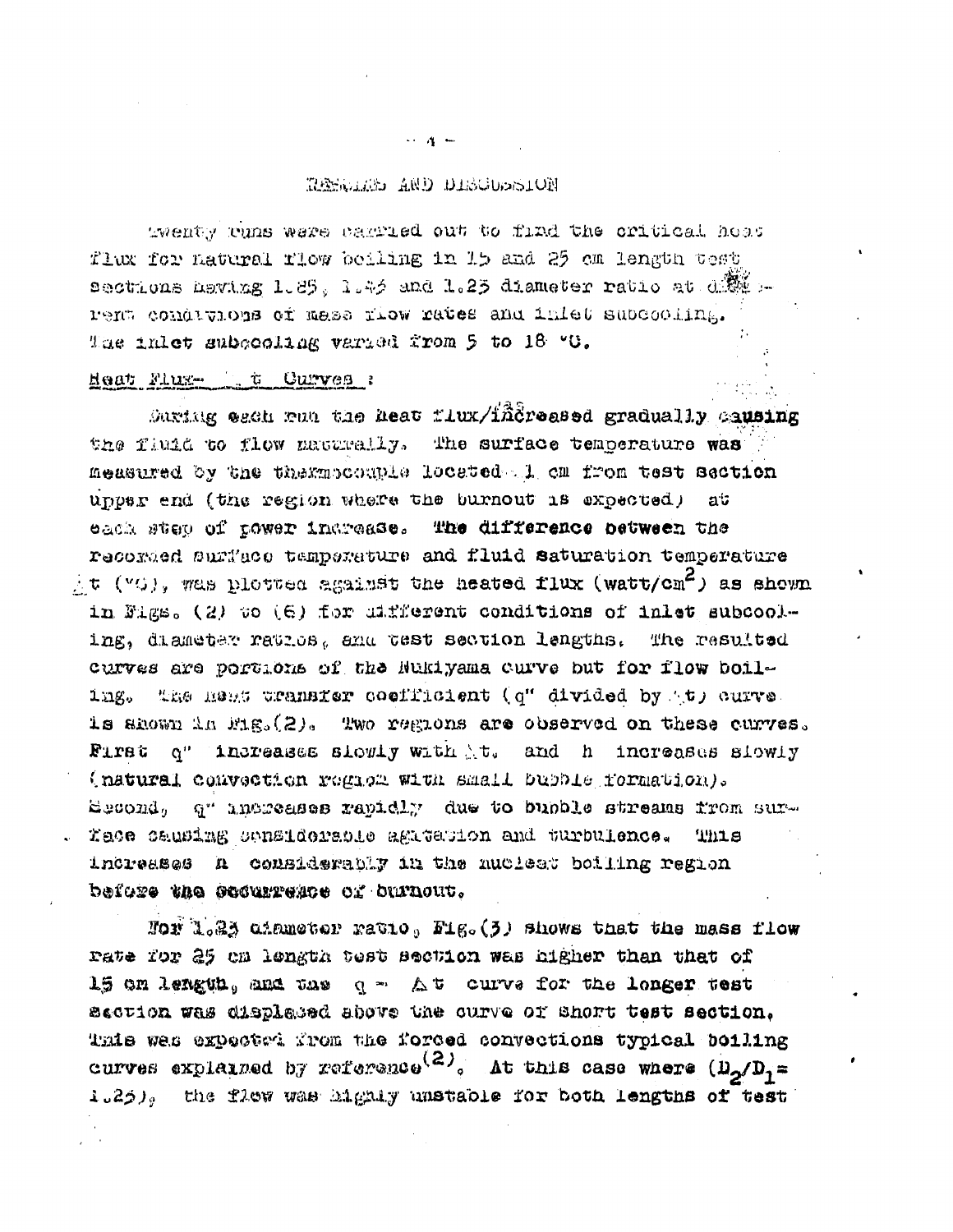

Fig. (2) Heat Flux versus Temprature Difference for<br> $1.425 \text{ cm}$  +  $4.95 \text{ m}$  00<sup>0</sup>C and D<sub>2</sub>/D<sub>1</sub>=1.85

- ៗ -

 $\ddot{\phantom{a}}$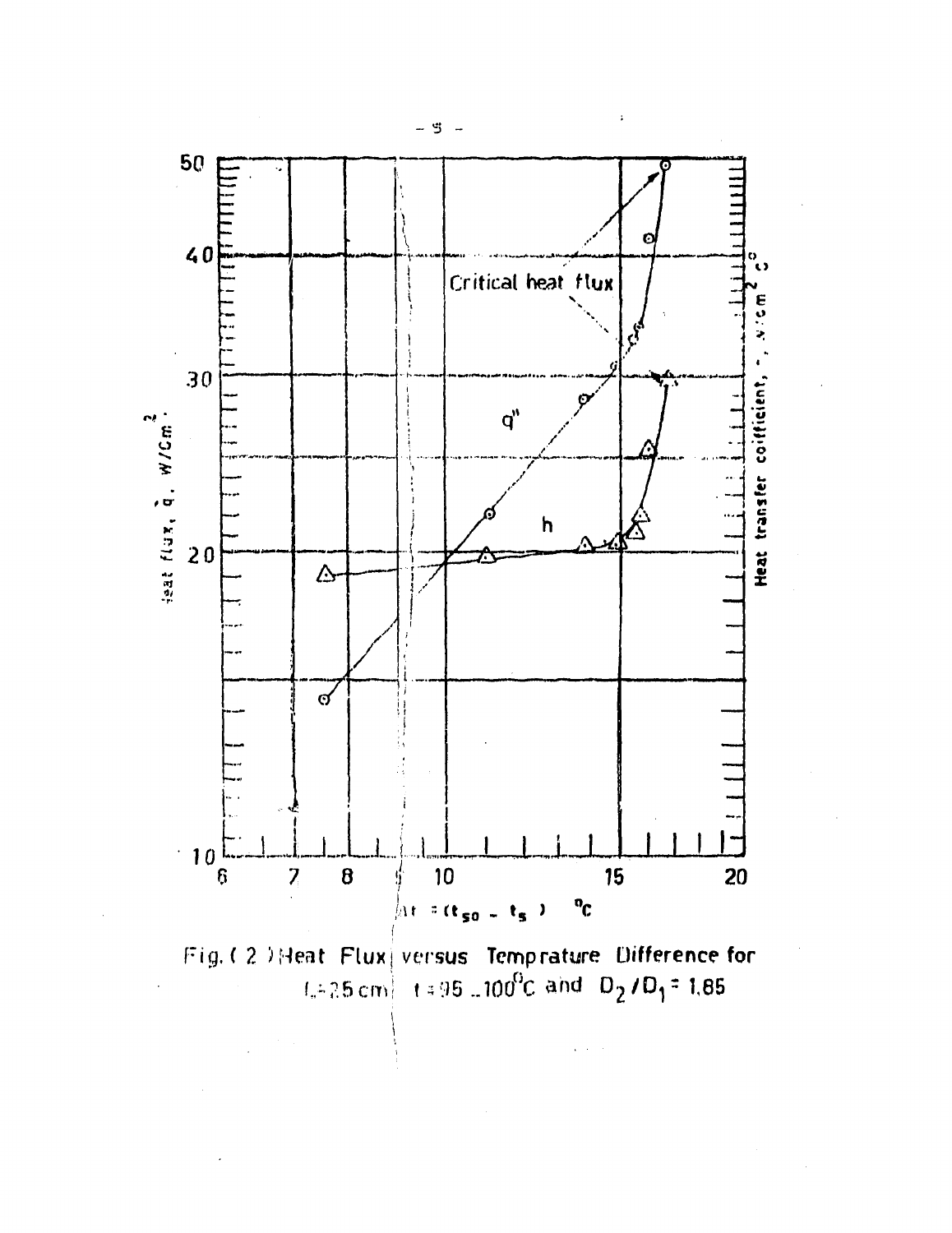



 $- 0 -$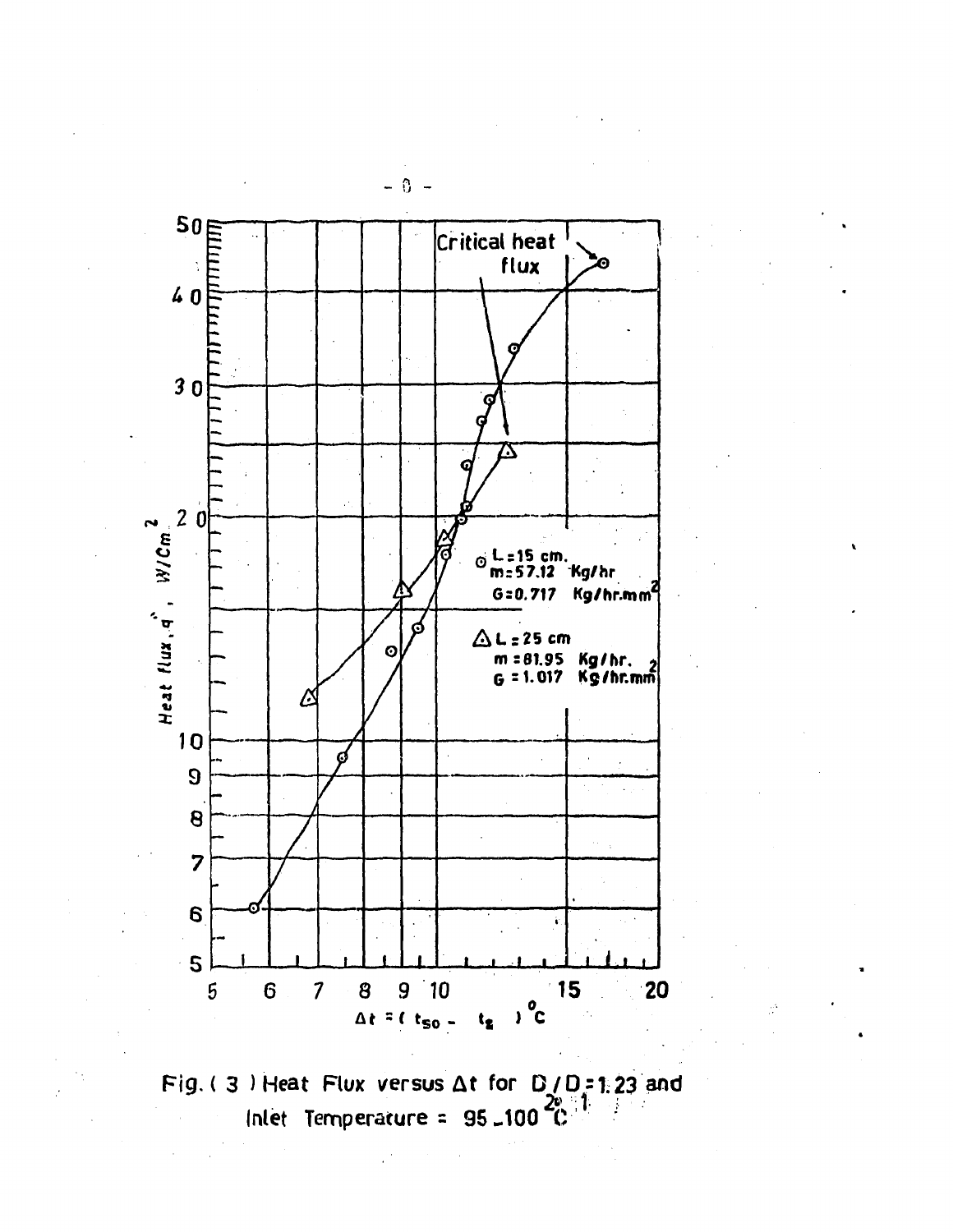Section specially at the onset of burnout. The burnout occurs for the longer test section (25 cm length) at lower heat flux and higher flow rate than those of shorter test section (15 cm length)  $\qquad \qquad \qquad \qquad \frac{1}{2}$ 

Fig.(4) shows that when  $D_2/D_1$  was increased from 1.23 to 1.43. the flow was more stable and the mass flow rates at the burnout onset as well as the critical heat flux were higher for the longer test section (25 cm length) than the shorter one (15 cm length). The same results are expected for forced flow boiling..

For the same length (15 cm) and inlet temperature  $(80-85 C)$ , the increase of diameter ratio from 1.43 to 1.85 increases the mass flow rate from  $73.6$  to  $160.3$  kg/hr at the moment of burnout. The critical heat flux was higher in the case of  $D_9/D_1 = 1.23$  (see Fig.5)

For the same length (15 cm) and the same diameter ratio  $(1.85)$ , Fig. (6) shows that the critical heat flux for high subcooling (84 C inlet temperature) is higher than for small subcooling case (97 C inlet temperature). This is Understood since higher portion of heat dissipated from the test section is used to raise the fluid temperature from subcooled to saturation and/or superheated liquid temperature in the high subcooling case.

### Mass Flow Rates;

The mass flow rate-  $,m$ , through the test section was measured by the preheater which was used as calorimeter. At each power step increase, the mass flow rate and the mass velocity were calculated and plotted against the heat flux Fig.  $(7)$  to  $(10)$ .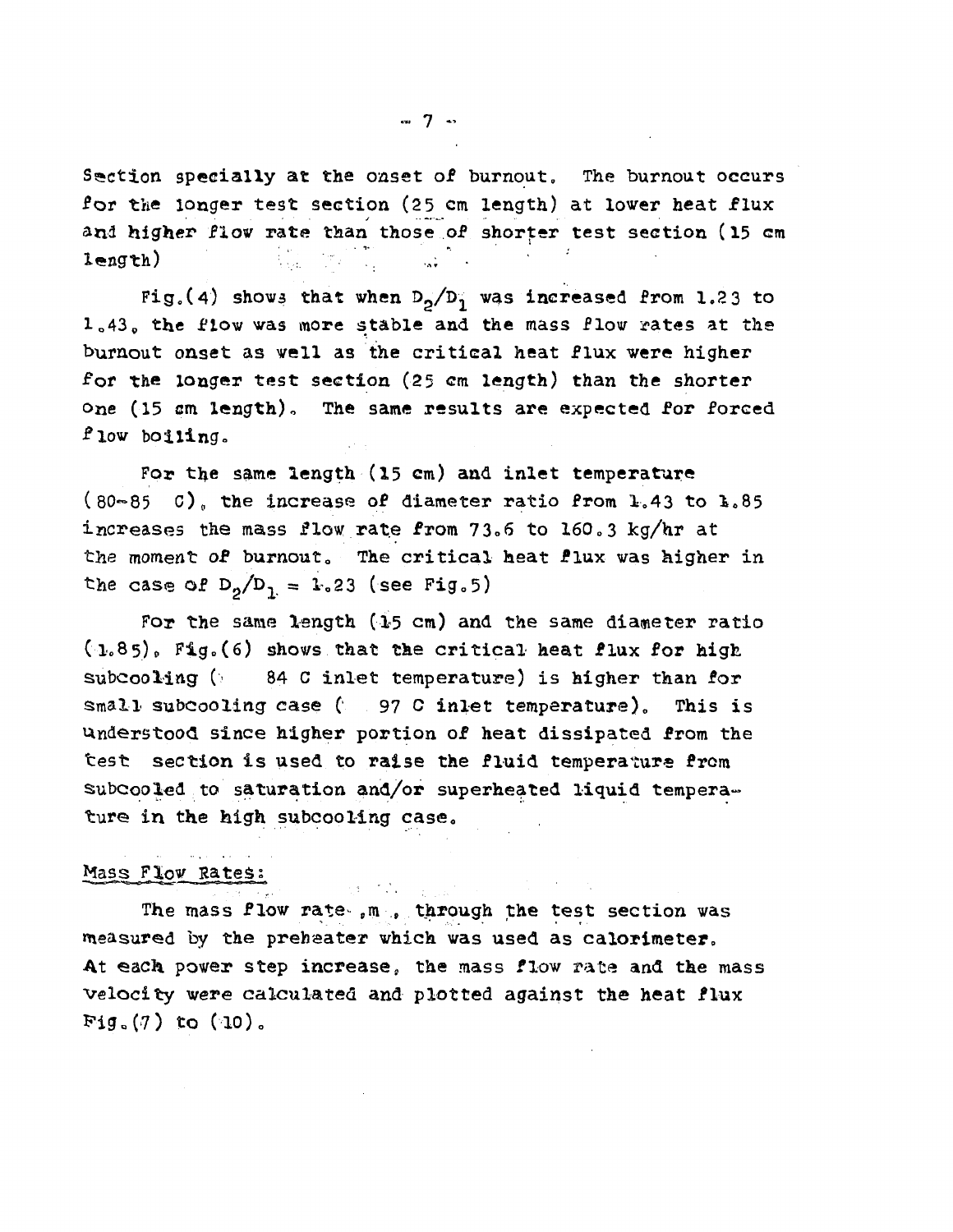

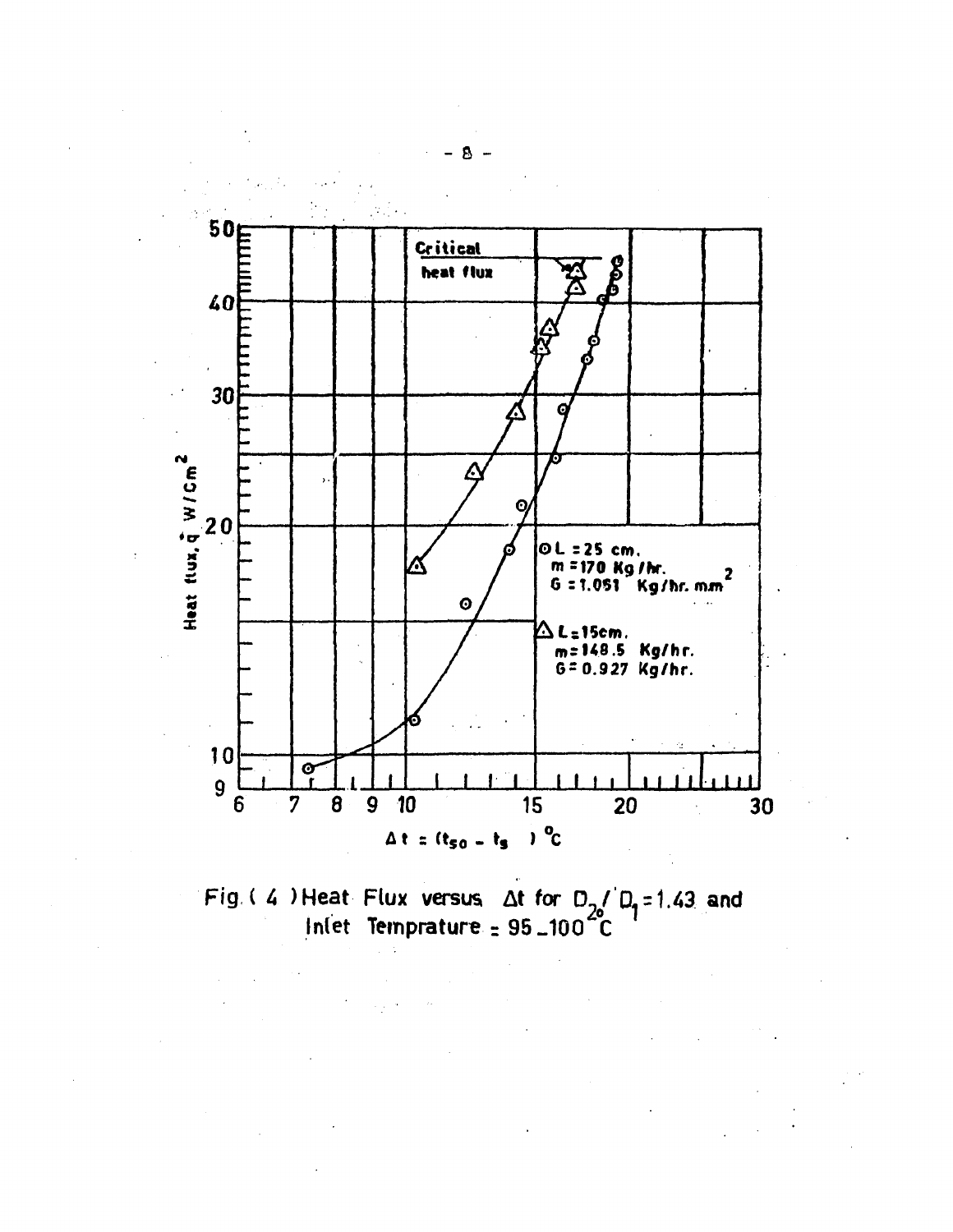

Fig.  $(35)$  Heat Flux versus  $\Delta t$  for  $L = 15$  cm and Inter Temperature =  $80-85\degree C$ .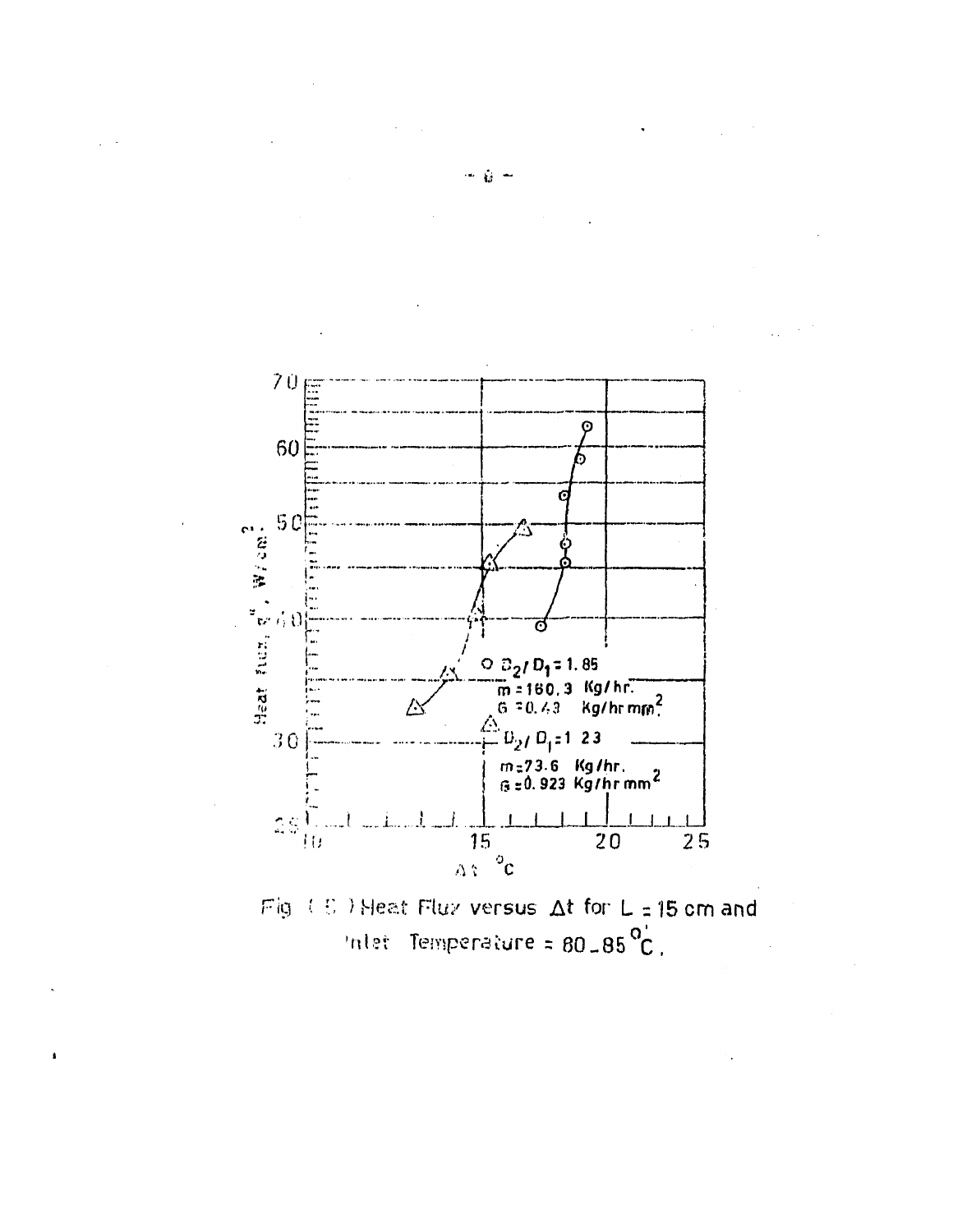

Fig. (6) Heat Flux versus  $\Delta t$  for  $D_2 \neq D_1 = 1.85$  and  $L = 15$  cm.

 $-10-$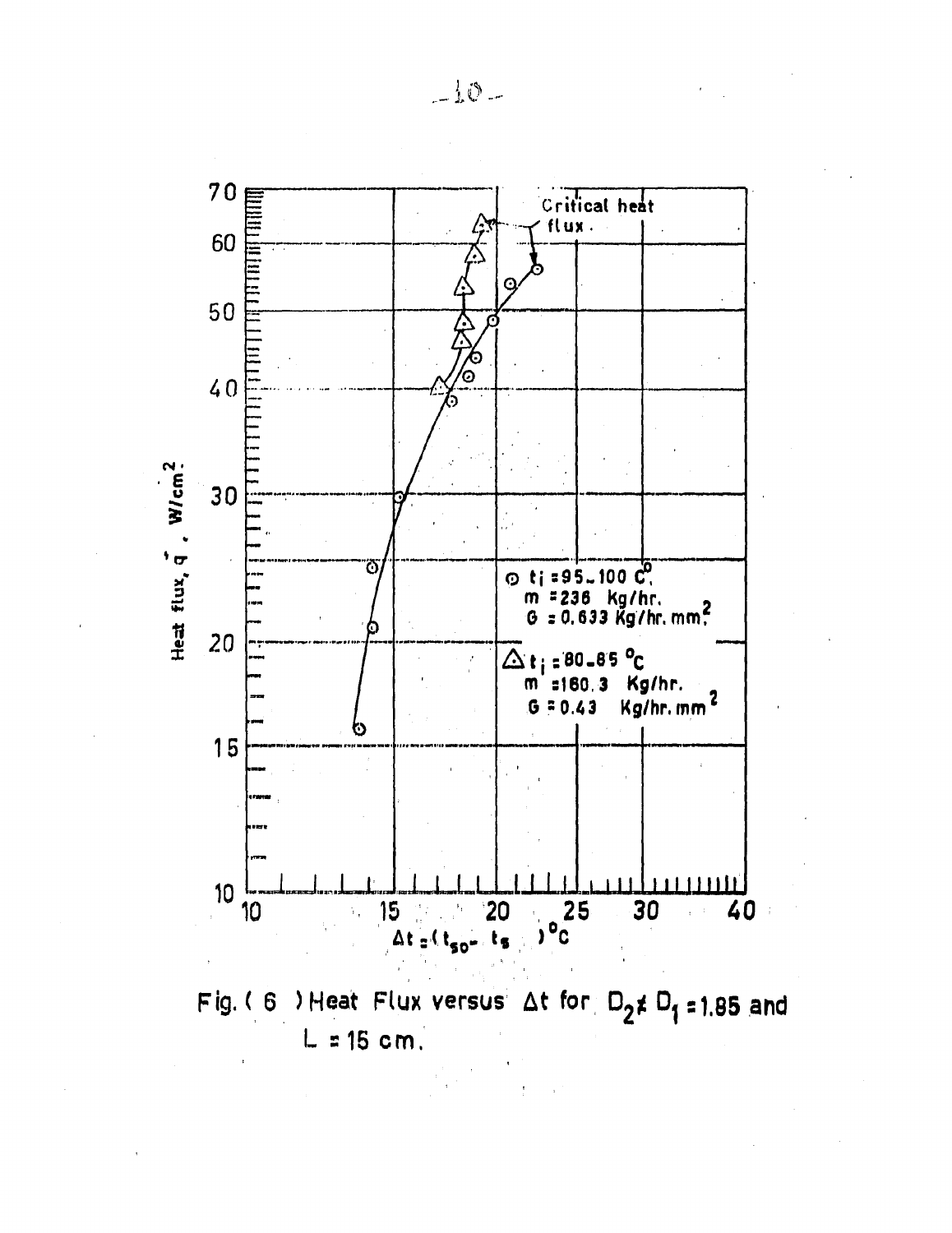$f(x)$ 

The curves plotted in  $\text{Hg}_*(7)$  and (8) have the same characters tor different lengths and diameter ratios if the inlet temperature was close to tne saturation temperature (small  $\texttt{subcooling}.$  The mass flow rates for large cross sectional areas (i.e. large  $D_p / D_1$  ) are higher than for small diameter ratios since thes pressure loss due to friction is encountered. The increase of heat flux increase the buoyancy force and consequently increases the mass flow rates. Further increase in the heat flux causes the boiling to start extensively. Bubbles formation decrease the mean density and the corresponding velocity increases considerably. This increase the pressure losses (mainly acceleration losses) and the flow increases with smaller rate than before. Further increase in power causes frictional and acceleration losses to increase considerably and offset the buoyancy force. The flow starts to decrease after reaching a maximum. Further increase in the heat flux causes the burnout to occur and the channel cannot be effectively cooled by the fluid any longer. This holds true for 25 cm length test section with 1.25, 1.43 and  $1.85$  diameter ratio, and 15 cm test section with  $1.43$  and 1.85 diameter ratios.

For  $15$  cm length test section with  $1.23$  diameter ratio, the critical heat flux had a high value corresponding to small mass flow rate. During this run the regime was froth and unstable and the burnout character differs than the previous cases.

For large inlet subcooling. ( $\Delta t = 15-20$ ), L.45 and 1.85 diameter ratios, and 15 cm lengtn test section, Fig. (9) and (10) show that, m,increases slowly with  $q''$ bubble flow exits up to certain q<sup>\*</sup>. More increase in q" changes the flow pattern to highly unstable piston flow and burnout occurs. It seems that burnount occurs as a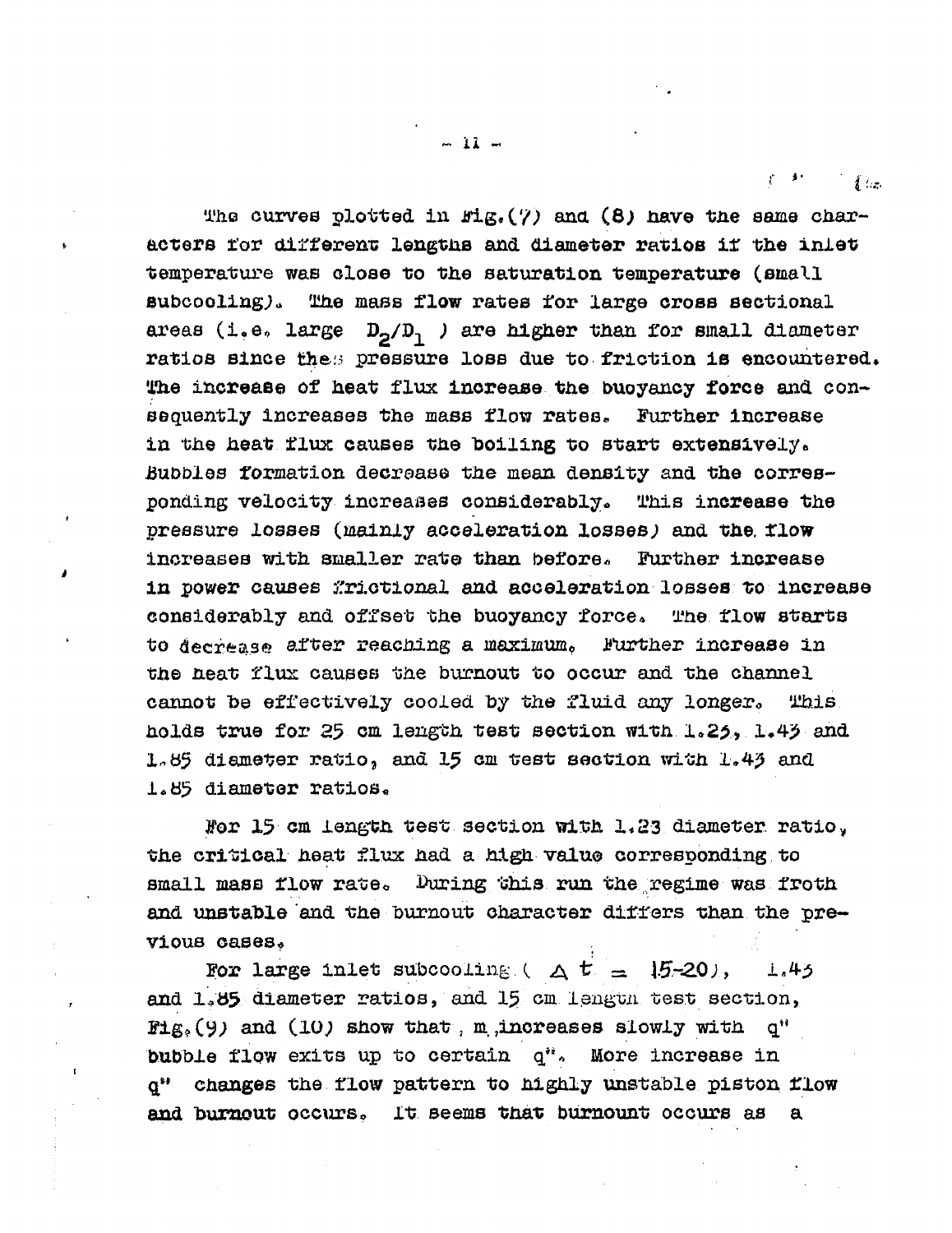



 $-32 -$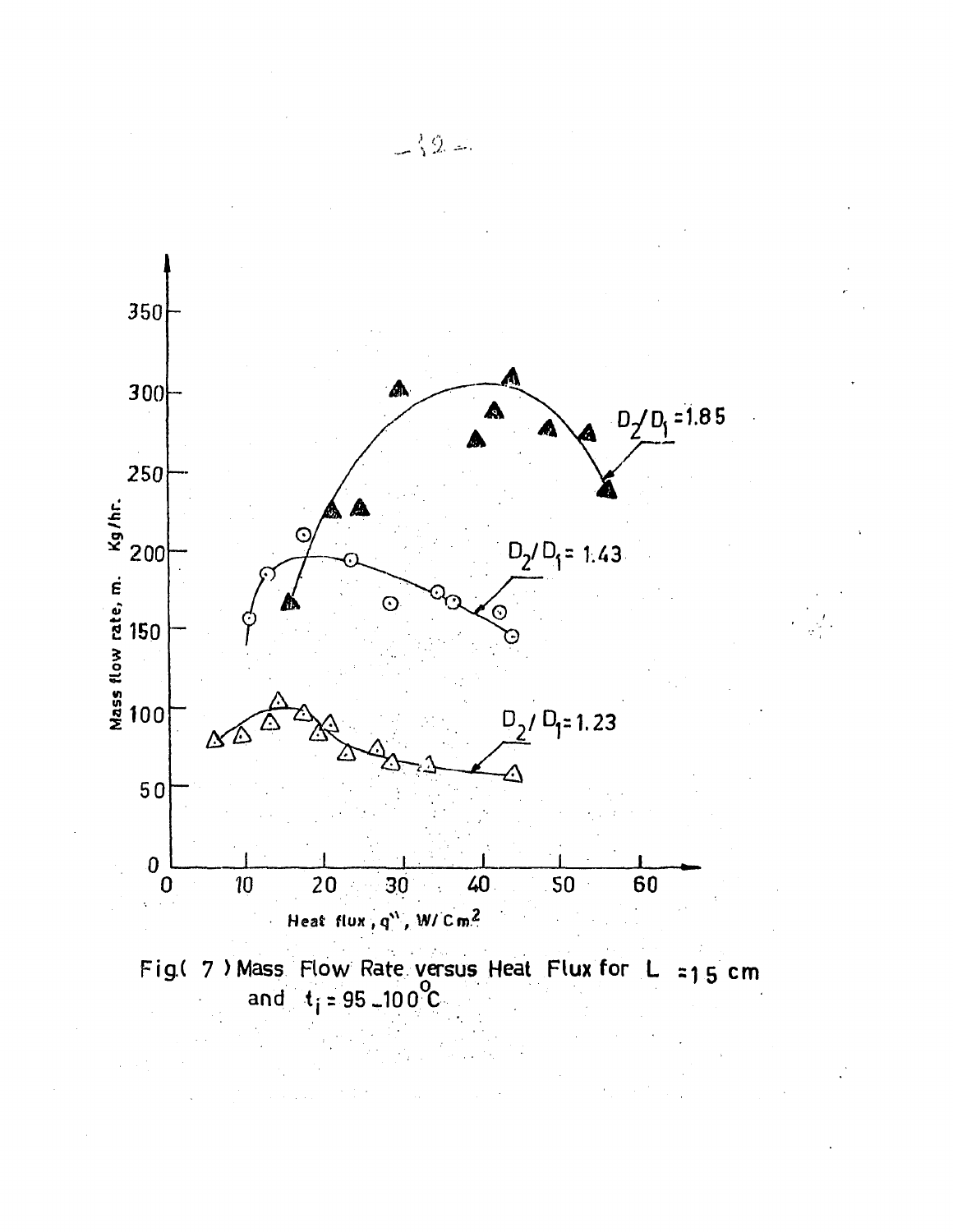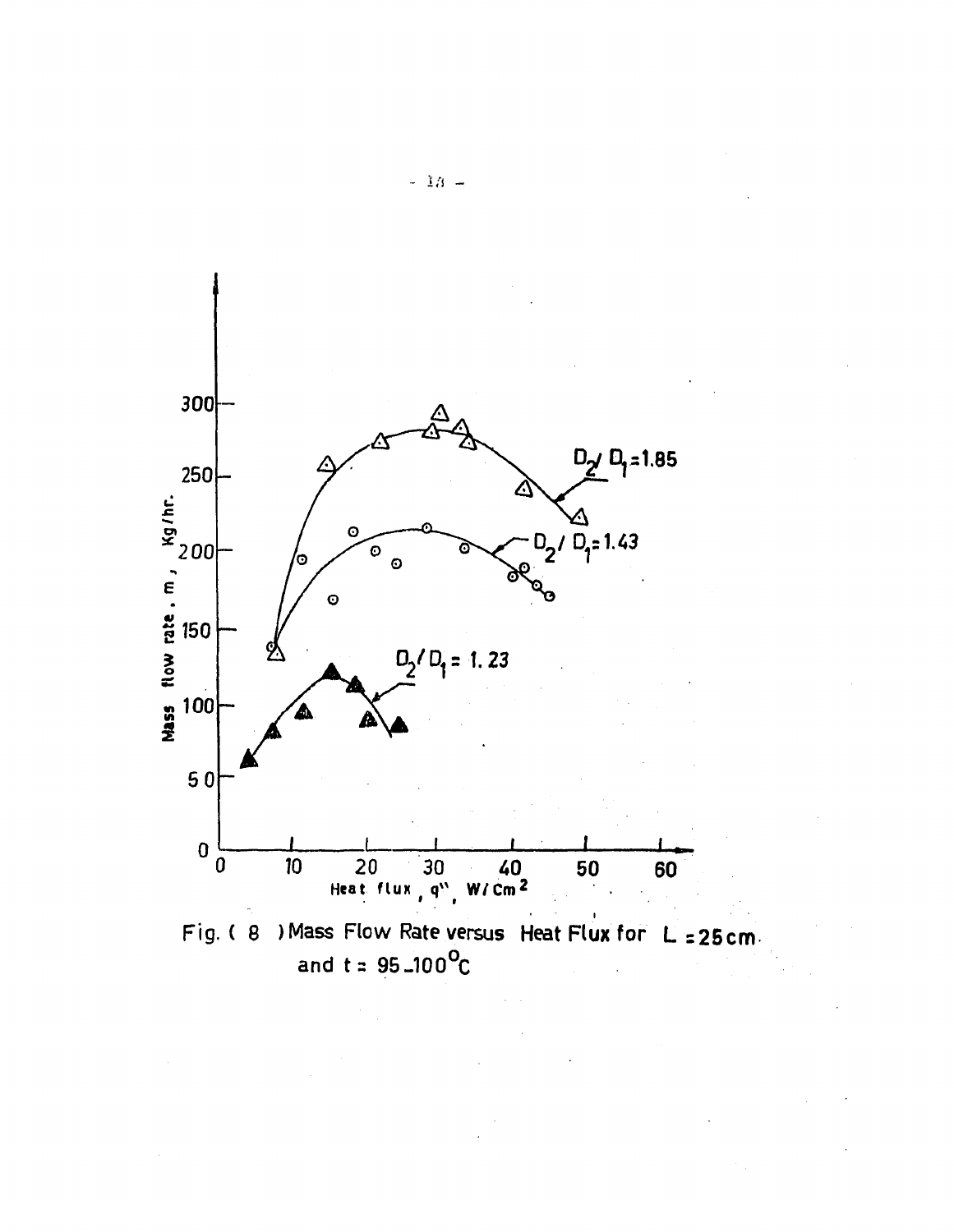

Fig.( 9 ) Mass flow Rate versus Heat Flux for L = 15 cm and  $t_1 = 80.85^{\circ}$ C.

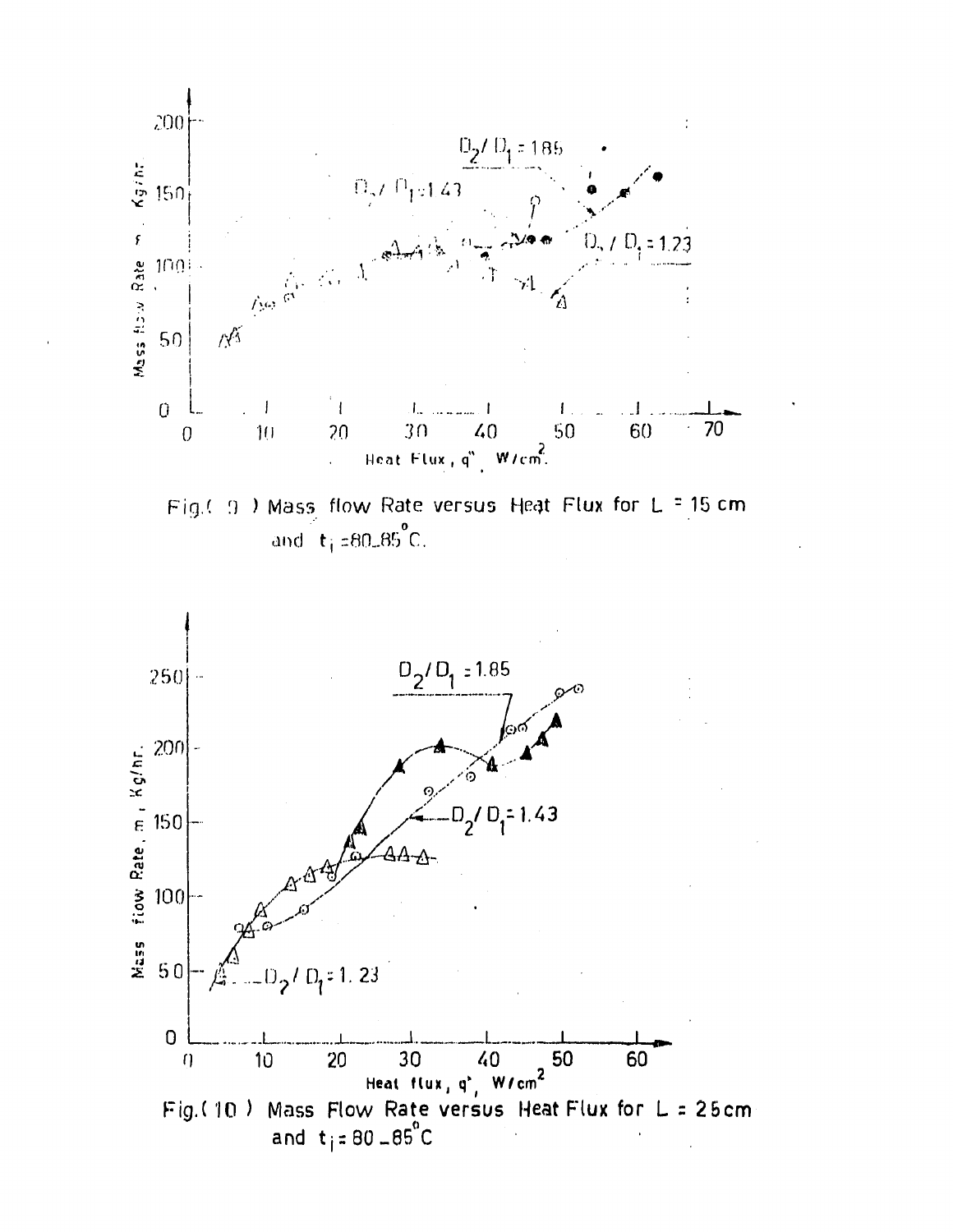result of increasing the thermal resistance and not due to mass flow deficiency. For small dimeter ratio  $(D_2/D_1 = 1.25)$ and both test sections, the mass flow rate increases gradually then starts to decrease due to frictlonal increase in two The burnout occurs after successive vapour flow Dhase flow. followed by liquid coverage all over the test section. Small mass flow or dry out of the Liquid film attached to the heater are the cause of burneut. For hagh subcooling at the inlet, it is noticed that the instability preceeding the burnout is vigorous. This instablator should have more considerations than burnout. For all cases studied, the critical heat flux increases with the increase of subcooling.

Since the circulation is natural the mass flow rate could not be controlled to certain value (i.e. mass flow rate is dependent value). The mass flow mate was increased or decreased by adjusting the chrittening value operatings. At the noment preceeding the burnout, slug flow ambuted and give rise to mass flow oscillation. Data obtained show that for constant inlet enthalply, length, and diameter ratio, the critical heat flux increases with increasing mass velocity Fig. (11). More data on the effect of throutting is evaluable in. reference (2).

#### Temperature and Pressure Oscillation Sefore Burnout:

Temperature oscillation was coserved in the slug flow regime before the burnout. Successive temperature increase during vapour passage followed by surface quenching during water slug passage cause this escilletion. As explained by Flori et al $\binom{4}{3}$ , critical heat flux or burnout will result when the temporature mise ( $\Delta$   $\psi$ , due to a dry spot exist ) at the burnout location and grows as the vapour passes over as greater than the temperature drop ( $\wedge$  ) quench) resulting from the quench.

 $-15-$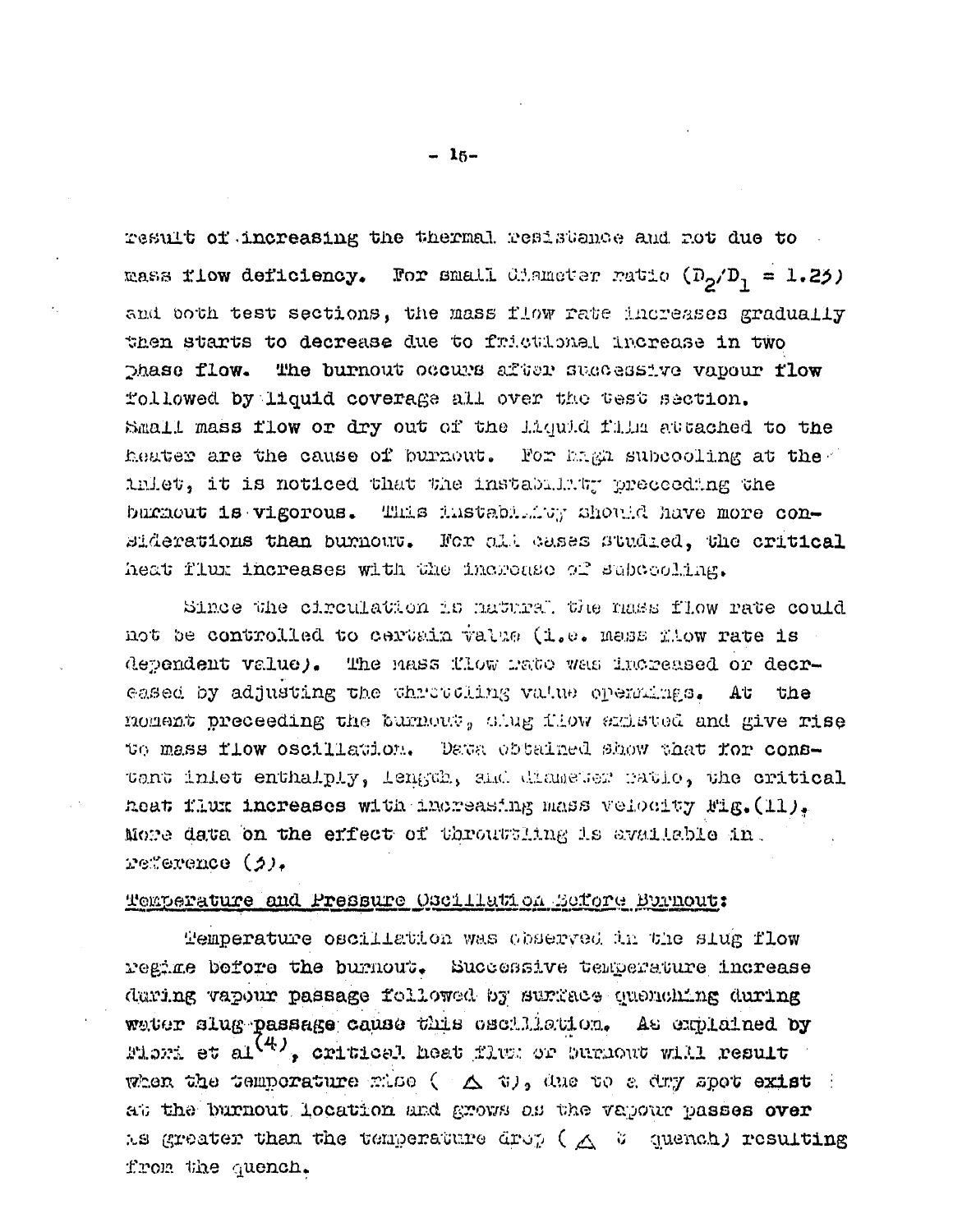

 $-16-$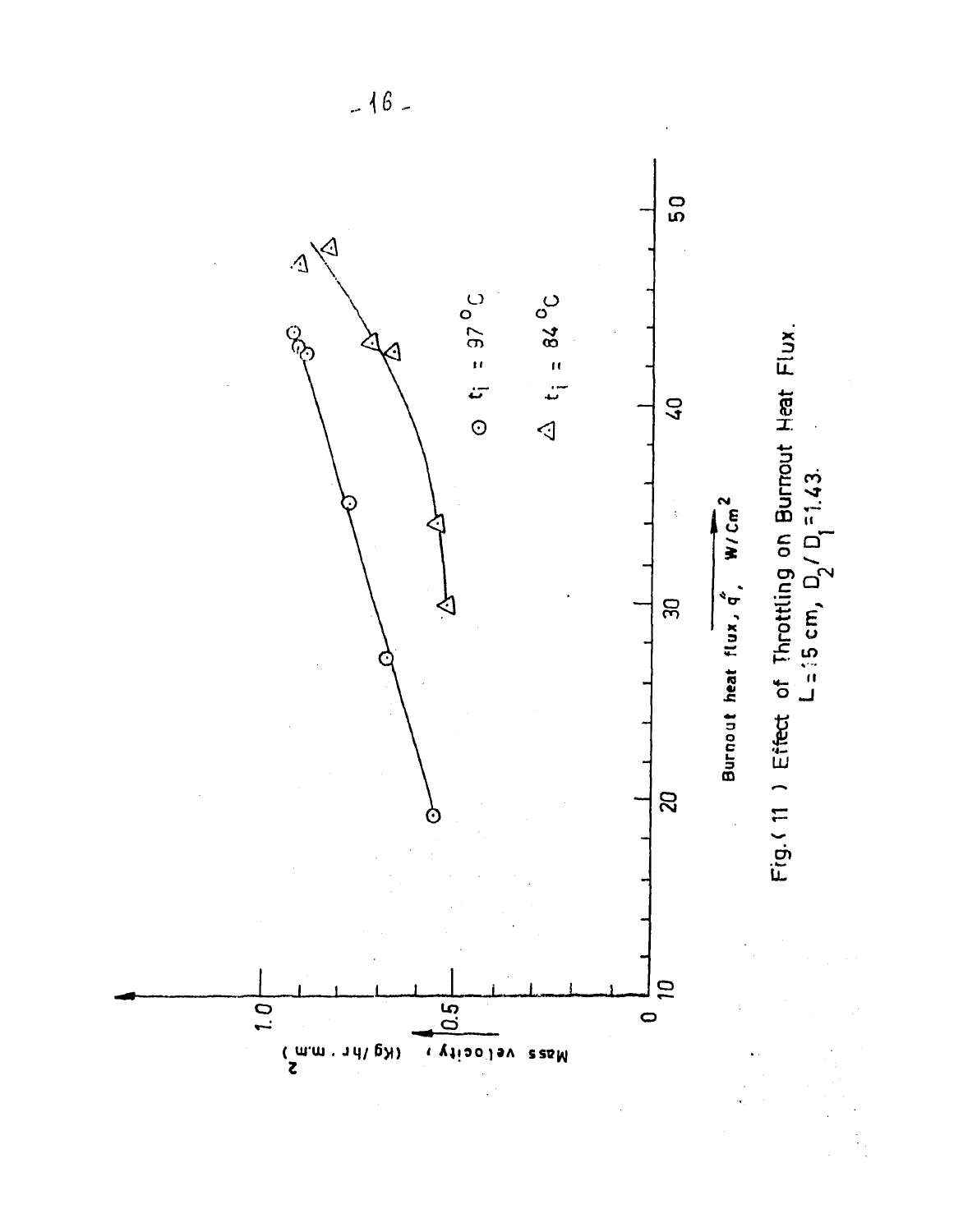The amplitude of static pressure at the outlet generally Increase.5 as the heat flux increased and reached maximum at the onset of burnout. This amplitude increased as the diameter ratio decreased. The glass jacket used for 1.23 diam. ratio was exploded before burnout and was changed to brass tube giving the same diameter ratio. The explosion occurs as a result of large vapour formation in narrow space with *r\o* access to -Plow in immediatly,

#### Flow Pattern Observation Before and at Burnouts

As an example, a certain run will be considered to report the flow pattern during an experiment. In the run where 25 cm length' test section with 1.43 diameter ratio and inlet temperature close to saturation, the power increase induced the flow and heat is transferred by natural convection for very short time. Further increase in q causes bubbles formation close to the surface. Coalesces of bubbles formed occur by power increase and form vapour slugs followed by water slugs. Most of the time, liquid droplets were suspended in the vapour slugs. The velocity of water droplets is lower than the vapour velocity and the following liquid slug succeeds in catching these water droplets. The frequency of vapour and liquid slugs increase by increasing q and the cycle took about half of the second when q  $\approx$  41.7 Kcal/cm<sup>2</sup>. hr.

As q increases to  $-43.6$  Kcal/cm<sup>2</sup>hr, large pressure oscillations occur and the time of water coverage to the test section was shorter than the corresponding time for vapour converage further increase in q causes the burnout to occur.

 $- 17 -$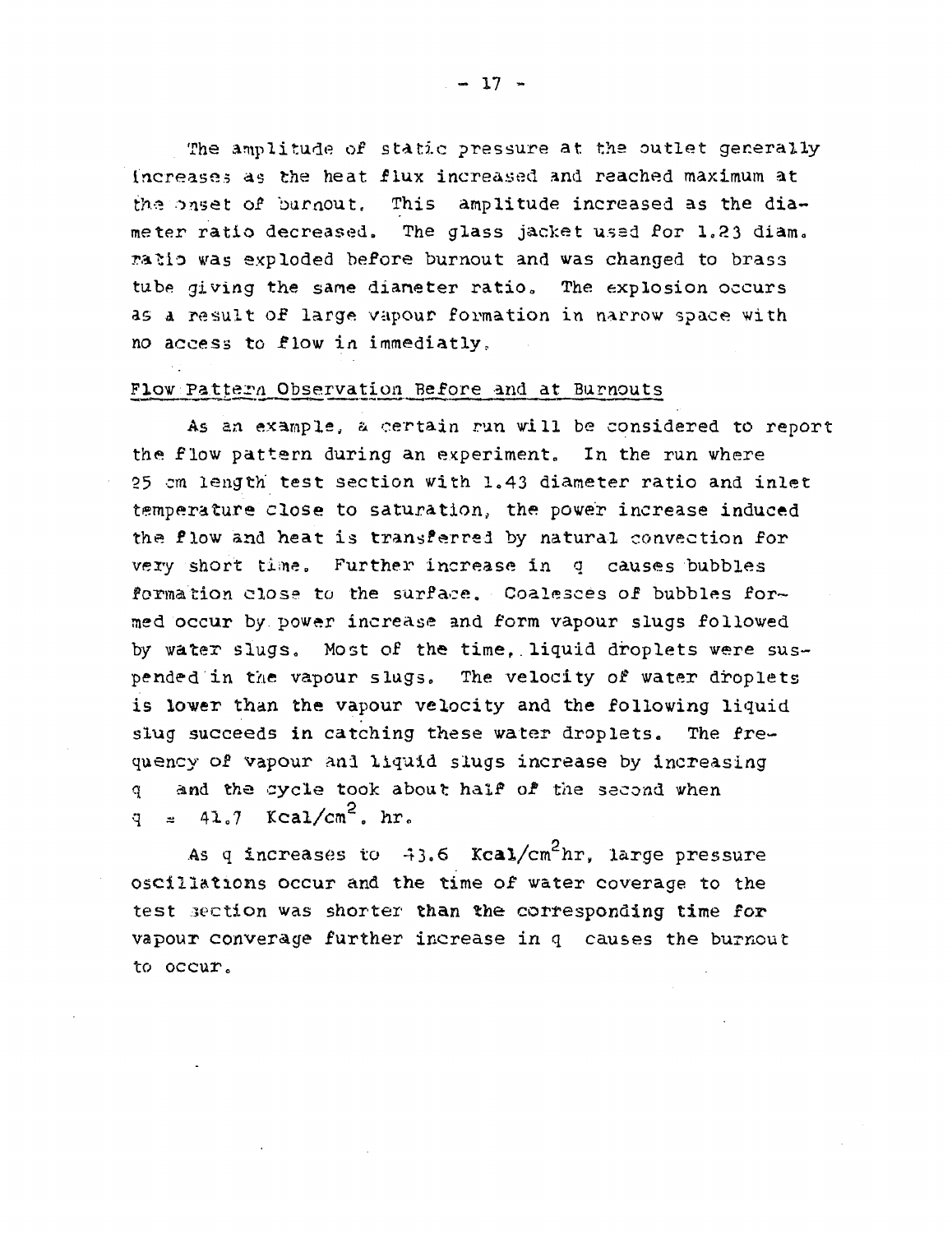It was noticed that the temperature of the test section region where the burnout occured continued to increase beyond the predetermined temperature a33igned to trip the power. This can be explained as a result of stable vapour clot formed at the upper and of the test section and acts as thermal insulator. The flow pattern beyond the burnout is shovn in Fig, (12). The outer surface temperature measured by the thermocouple is lover than the inner surface temperature. After the power cutt off, heat transfer by conduction from the inner surface to the outer surface increased, for moments, the outer surface temperature. The vapour clot formed at the upper and of the test section was surrounded by water. Bubbles originated at point (a) due to the heat conducted through the tube after tripping the power. These bubble moved upward in the liquid surrounding the vapour clot and close to the liquid clot interface. These bubbles didnot emerga in the vapour clot. This may indicates that the pressure of the vapour clot is higher than the pressure of the bubbles. Effective cooling (at point a) by evaporation) causes the vapour clot to decrease gradually. It may be notice that the temperature increase beyond the cut off temperature depends largely on the size of this vapour clot.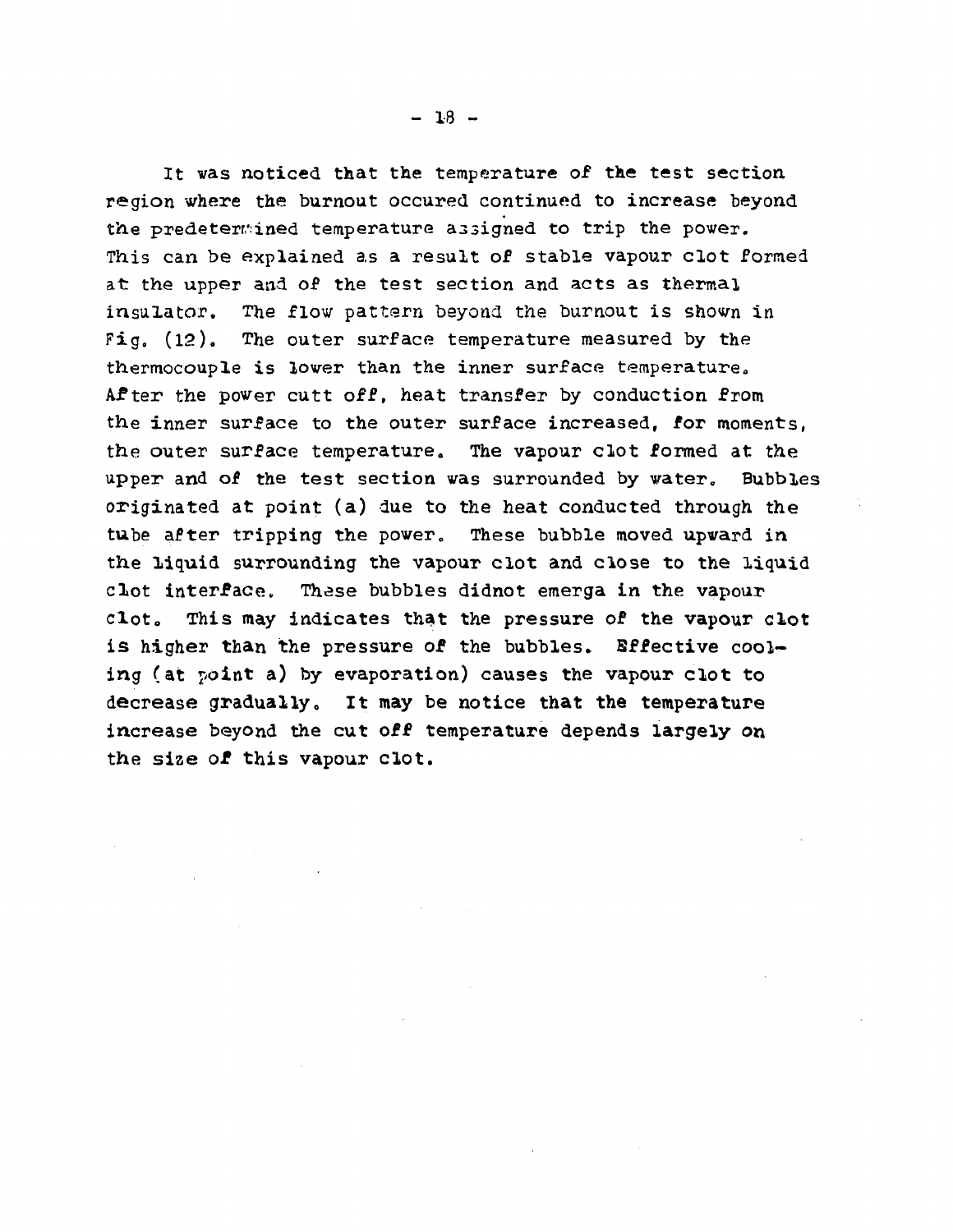

Fig. (12) Flow Pattern Beyond Burnout.

 $\bar{z}$ 

 $\bullet$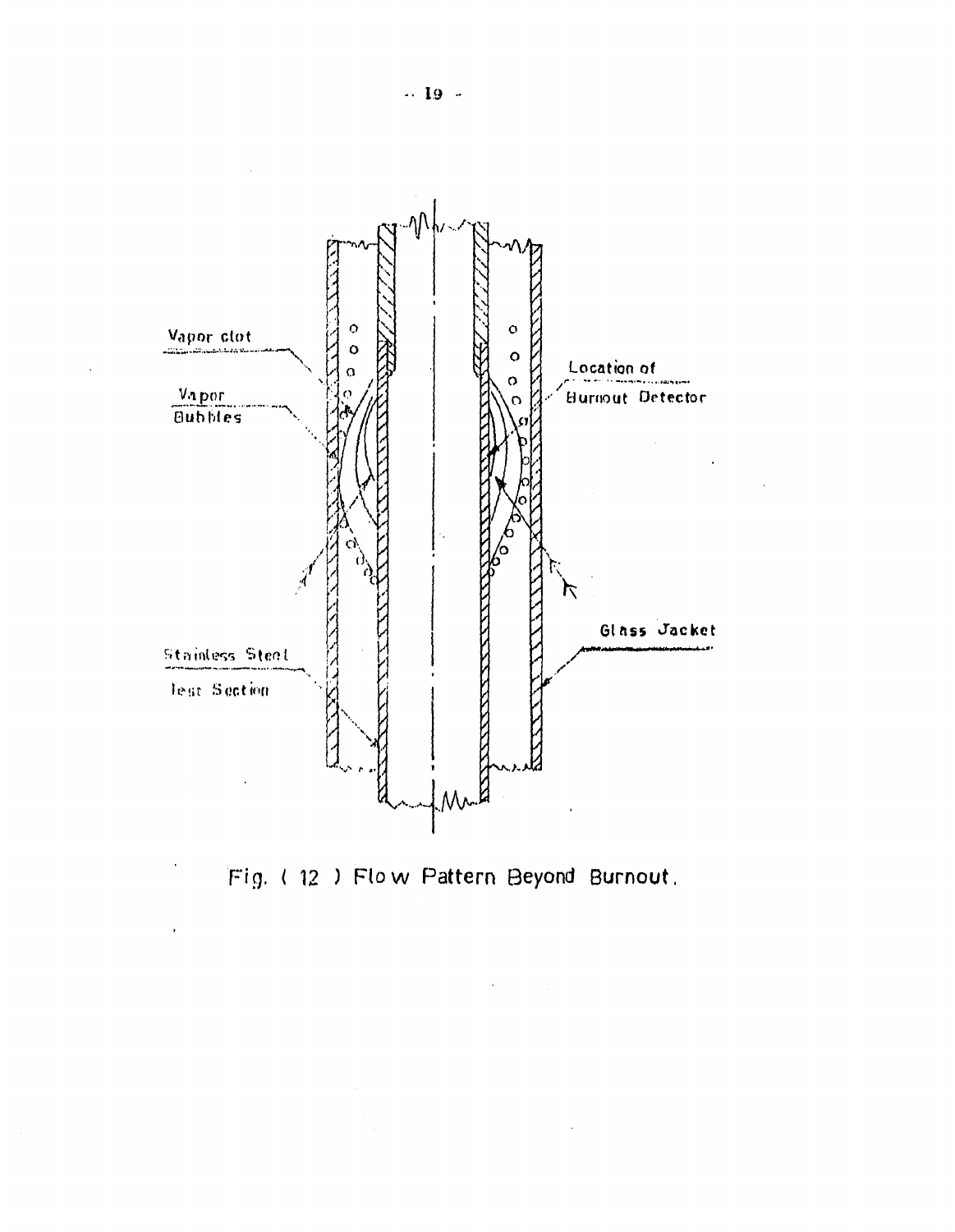#### CONCLUSIONS

**•> ' .**  v  $\mathcal{L}_{\mathcal{N}_{\mathcal{A}}}$  The heat flux at the moment of power tripping was denoted as the critical heat flux. The obtained critical heat flux varied from 24.46 to  $62.9$ /Watt/cm<sup>2</sup>  $\mathcal{L}=\mathcal{L}^{\text{max}}$ 

The following conclucions can be derived from the performed, experiments: ;

- 1- The critical heat flux increases with the increase of inlet subcooling.
- .2- The critical heat flux increases with increase of mass flow rate at the moment of burnout.
- $5-$  The mass flow rate increases as the diameter ratio  $'$ is increased and consequently the critical heat flux gets higher.
- 4- The increase of the test section length, results In higher flow rate and a decrease in the exit steam quality and decrease in the temperature level along the test section. As a further result, the critical heat flux decreases. **Service State State State**
- 5- Piston of successive vapour and; liquid slugs gives successive temperature rise (during vapour slug) and temperature decrease (during liquid slug by quenching) These temperature oscillations precede the temperature jump at the moment of burnout.
- 6- Plow instability precedes the burnout and, has great influence on the value of the critical heat flux. Vigorous oscillations occur for small diameter ratio  $(D_{\alpha}/D_{\alpha} = 1.23)$  and 15 cm test section length and cause premature Durnou^. *\*

The fact of each first control of the control

 $\label{eq:2.1} \mathcal{F}_{\mathcal{A}}^{\mathcal{A}}=\mathcal{F}_{\mathcal{A}}^{\mathcal{A}}\mathcal{F}_{\mathcal{A}}^{\mathcal{A}}=\mathcal{F}_{\mathcal{A}}^{\mathcal{A}}\mathcal{F}_{\mathcal{A}}^{\mathcal{A}}$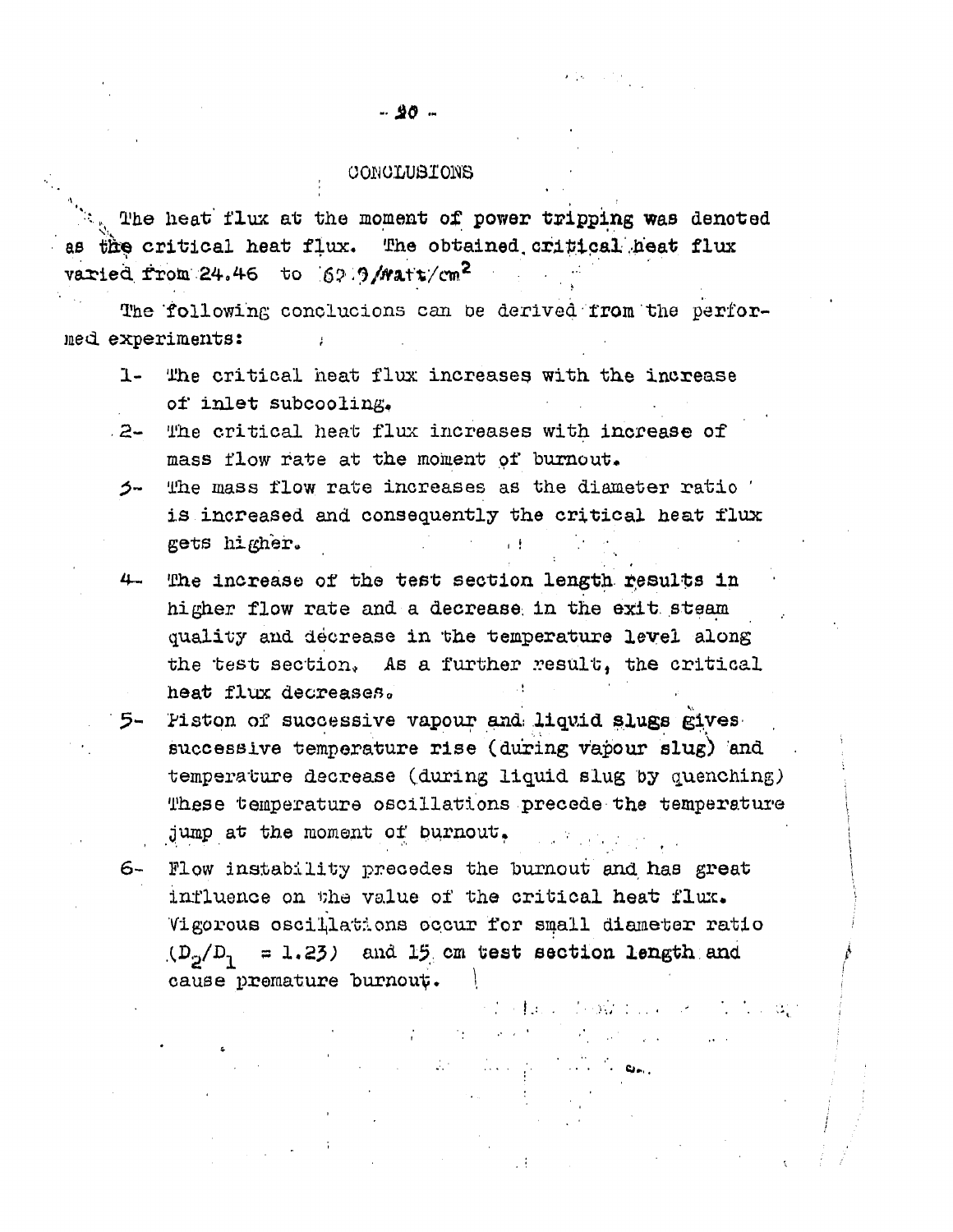- $7-$  Burnout occurs as a result of mass flow rate defficiency and / or increasing thermal resistance between the heated surface and the flowing fluid.
- 8- A vapour clot surrounding the burnout location exists at the moment of burnout. The temperature  $\lim p$  beyond the prefixed tomporature at the power cut of depends largely on the volume of this vapour clot.